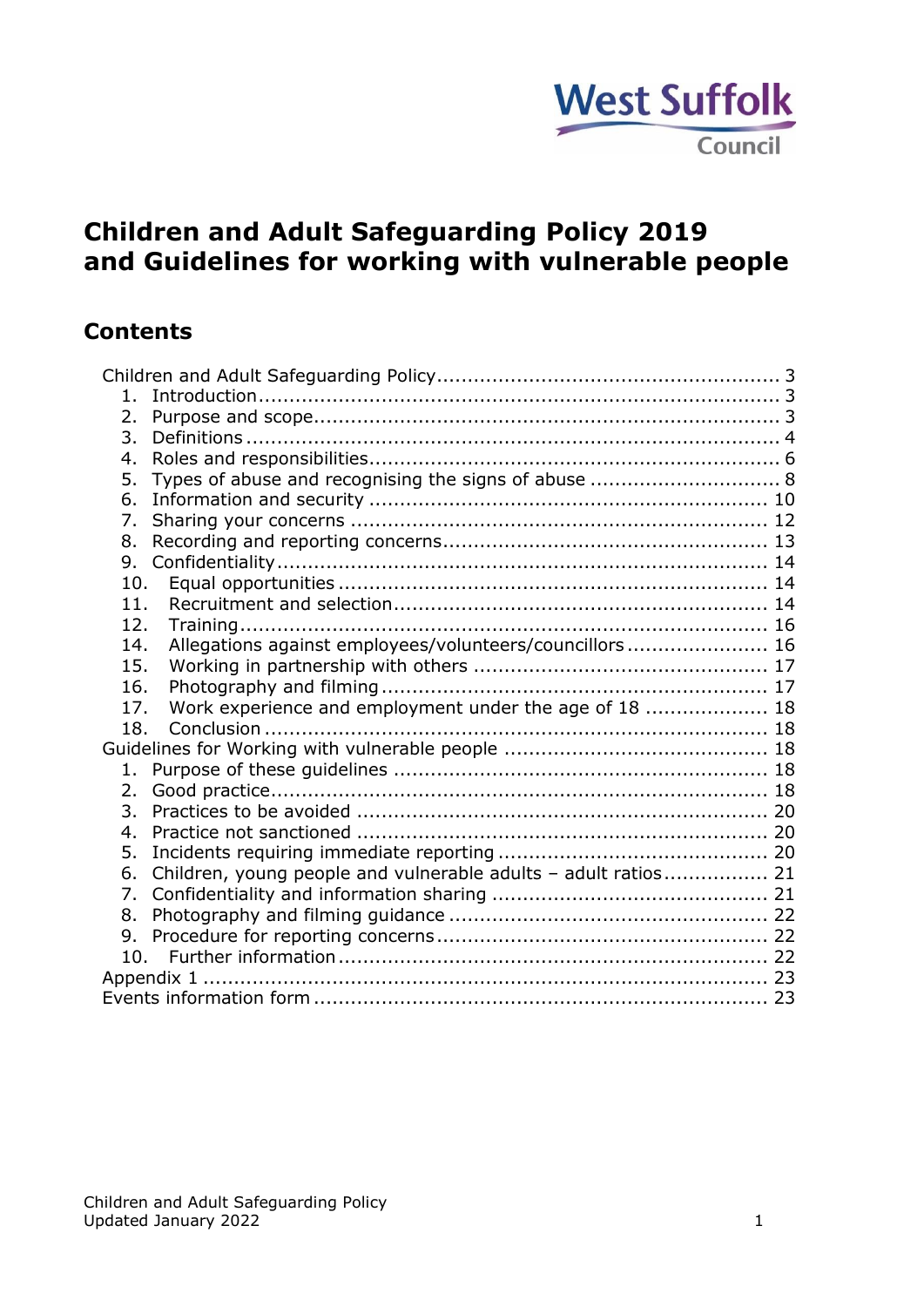#### **For further information, please contact:**

Designated Officer Jill Korwin [Jill.korwin@westsuffolk.gov.uk](mailto:Jill.korwin@westsuffolk.gov.uk) 01284 757252

Deputy Designated Officer Will Wright [will.wright@westsuffolk.gov.uk](mailto:will.wright@westsuffolk.gov.uk) 01638 711763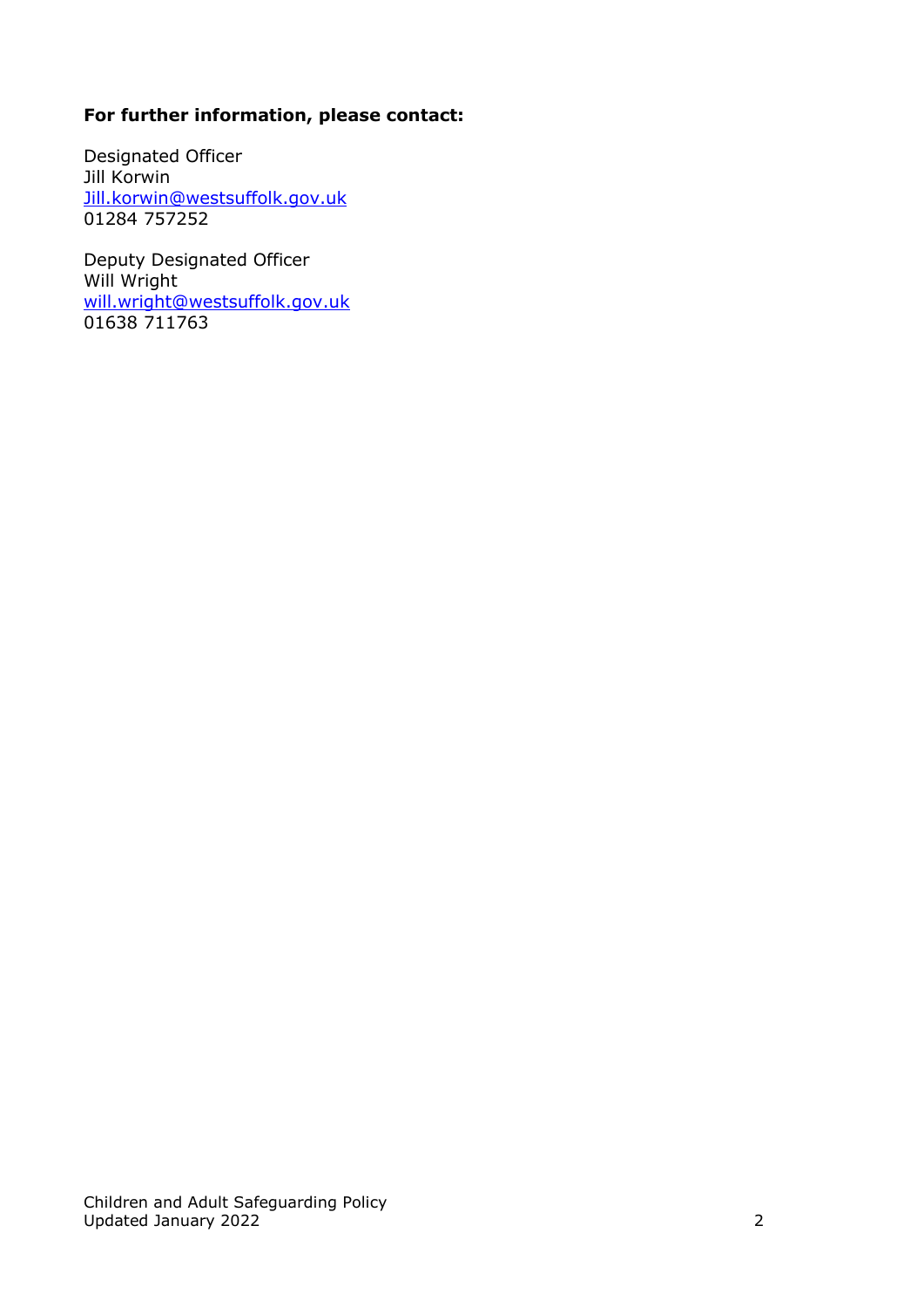# <span id="page-2-0"></span>**Children and Adult Safeguarding Policy**

# <span id="page-2-1"></span>**1. Introduction**

- 1.1 All vulnerable people (children, young people and vulnerable adults) have the right to live their lives to the full, to be protected, to have the opportunity to participate in and enjoy every activity and to be treated with dignity and respect. West Suffolk Council has a moral and legal duty to ensure the safeguarding of vulnerable people across all of its services.
- 1.2 In 2014, the Care Act was published setting out a clear legal framework on the protection of adults at risk of abuse or neglect. The Act adopts a person-centred approach. The six principles of the Care Act are:
	- Empowerment
	- Protection
	- Prevention
	- Proportionality
	- Partnership
	- Accountability.
- 1.3 In 2018, the Government published statutory guidance Working together to [safeguard children. A guide to inter-agency working to safeguard and](https://assets.publishing.service.gov.uk/government/uploads/system/uploads/attachment_data/file/779401/Working_Together_to_Safeguard-Children.pdf)  promote [the welfare of children.](https://assets.publishing.service.gov.uk/government/uploads/system/uploads/attachment_data/file/779401/Working_Together_to_Safeguard-Children.pdf) The document sets out the legislative requirements and expectations on how individual services within local authorities should safeguard and promote the welfare of children from all backgrounds, in all settings. This policy follows the principles set out in the guidance. The guidance replaces Working Together to Safeguard Children (2015).
- 1.4 West Suffolk Council provides a range of services and facilities to the community. The nature of the provision means, inevitably, employees (permanent, temporary or contracted), volunteers and councillors, as well as contractors will come into contact with vulnerable people and their families in a variety of settings. The council acknowledges its responsibility for the protection and safety of vulnerable people.

# <span id="page-2-2"></span>**2. Purpose and scope**

- 2.1 The purpose of this policy is to ensure that there is an overarching approach to safeguarding across the organisation and that, in discharging its functions, the council has due regard for the need to safeguard and promote the welfare of vulnerable people. This policy establishes the roles and responsibilities of staff, volunteers, councillors and contractors in relation to safeguarding the welfare of vulnerable people.
- 2.2 In accordance with the [Children and Social Care Work Act 2017,](http://www.legislation.gov.uk/ukpga/2017/16/contents/enacted) councils working together across Suffolk deliver the corporate parenting principles. Corporate parenting is where local authorities have a legal duty to support care leavers making the transition from care into adulthood. Local authorities have a responsibility to ensure that young people know what services are available to care leavers. The act improves support for looked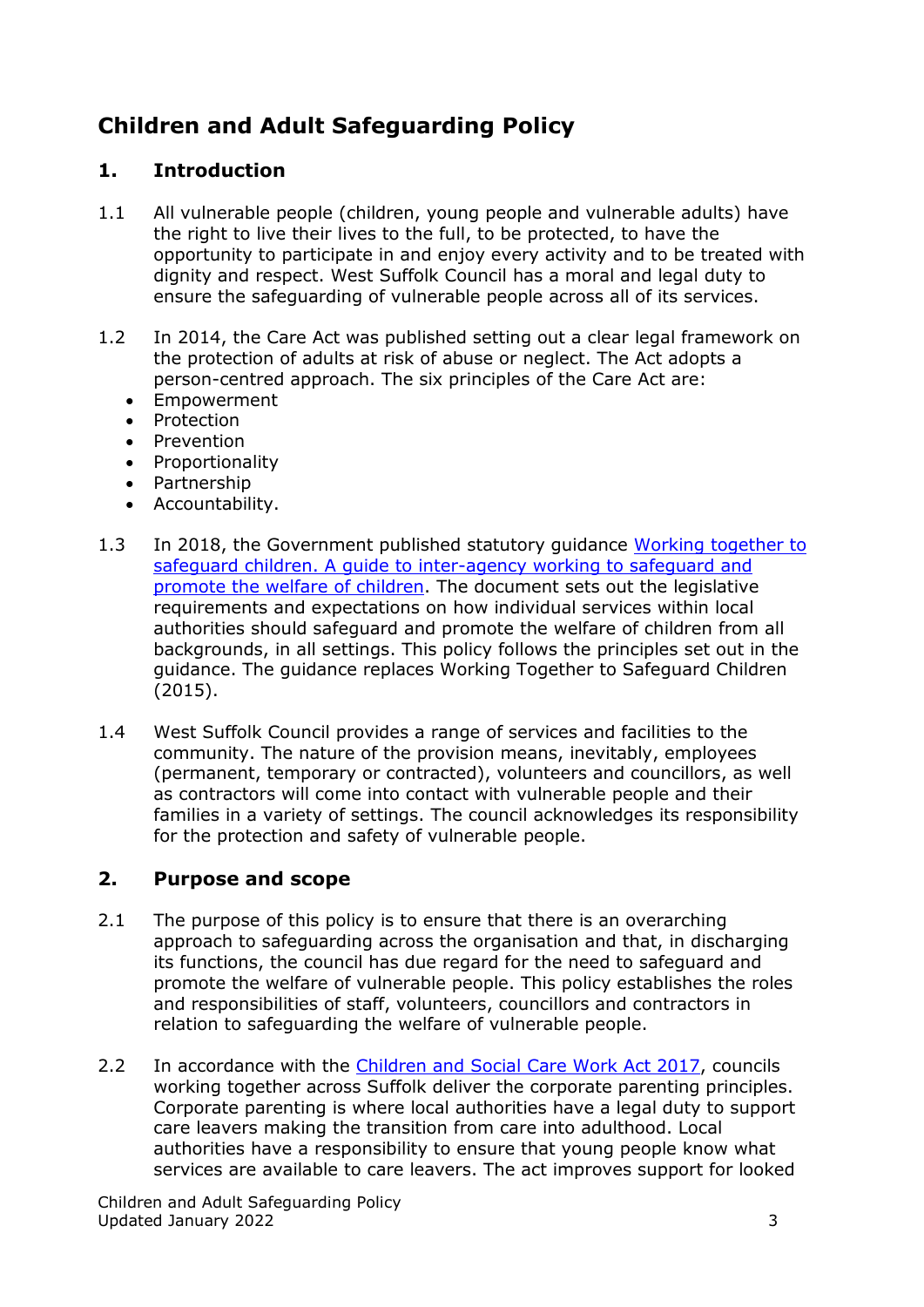after children and care leavers, promotes the welfare and safeguarding of children and makes provisions about the regulation of social workers. Information is available on the [support for care leavers](https://www.suffolk.gov.uk/assets/Children-families-and-learning/children-in-care-and-care-leavers/Suffolk-Leaving-Care-Offer-2018.pdf) being offered by Suffolk County Council.

- 2.3 The guidance included in, and accompanying, this guidance provides more detailed good practice advice for those working directly with vulnerable people. It sets out procedures for reporting concerns and recording information.
- 2.4 This policy applies to all West Suffolk Council services and activities and applies to:
	- employees
	- councillors
	- volunteers
	- partners and contractors working on the council's behalf.

#### <span id="page-3-0"></span>**3. Definitions**

- 3.1 For the purpose of this policy and accompanying guidance, the following definitions apply:
	- **Safeguarding** is the term that describes the function of protecting vulnerable people from potential abuse or neglect. It is an important shared priority of many public services and a key responsibility of local authorities. Safeguarding relates to the need to protect certain people who may be in vulnerable circumstances. These are people who may be at risk of abuse or neglect due to the actions (or lack of action) of another person. In these cases, it is critical that services work together to identify people at risk and put in place interventions to help prevent abuse or neglect and to protect those people.

#### **Safeguarding and promoting the welfare of children is defined as:**

- o protecting children from maltreatment
- o preventing impairment of children's health or development
- o ensuring that children grow up in circumstances consistent with the provision of safe and effective care
- $\circ$  taking action to enable all children to have the best outcomes.
- **A child or young person:** anyone who has not yet reached their 18<sup>th</sup> birthday. The fact that a child has reached 16 years of age, is living independently or is in further education, is a member of the armed forces, is in hospital or is in custody in the secure estate, does not change their status or entitlements to services or protection.
- **A vulnerable adult:** someone aged 18 or over who is, or may be, in need of community services due to age, illness or a mental or physical disability, who is, or may be, unable to take care of himself/herself or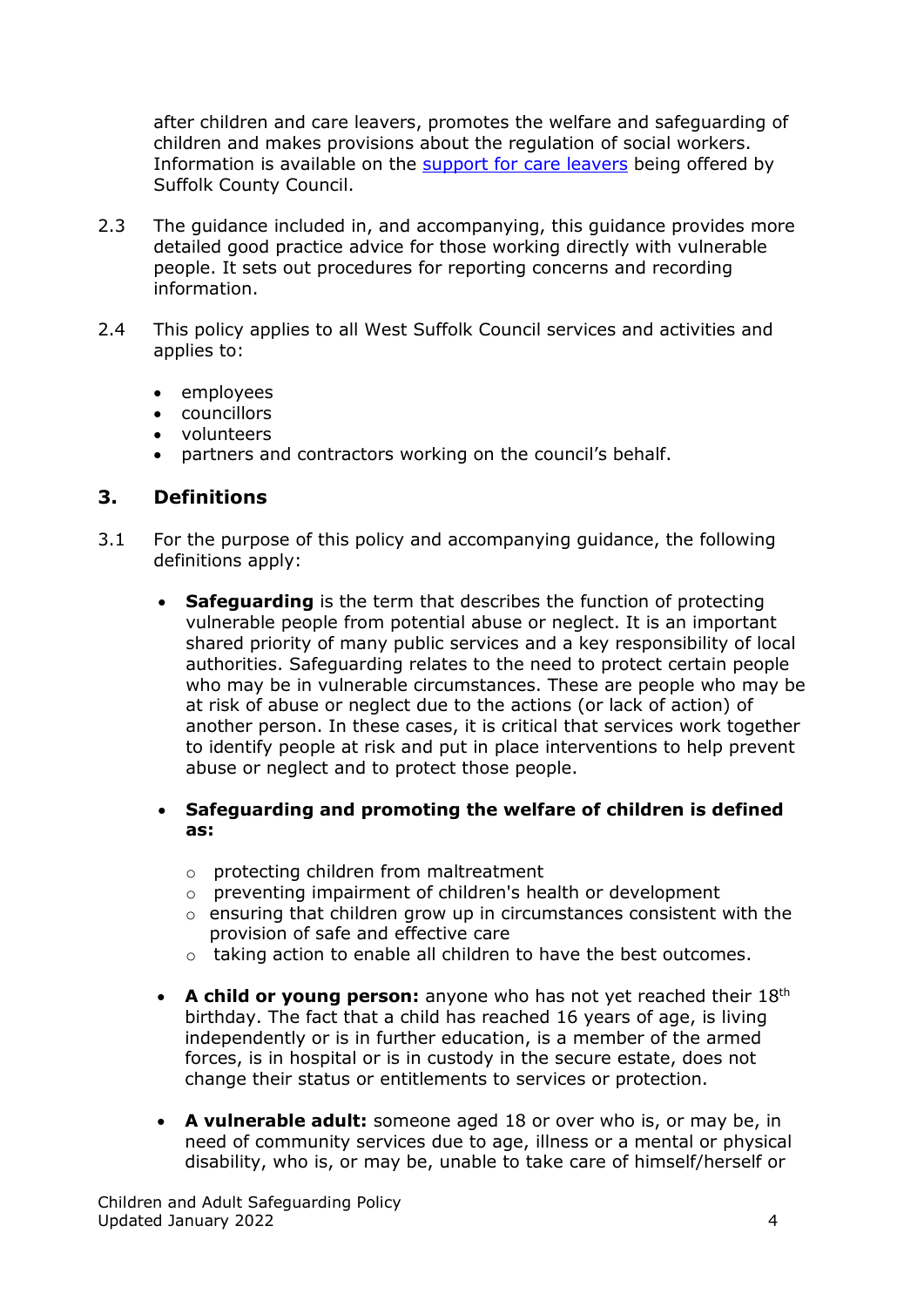unable to protect himself/herself against significant harm or exploitation.

<span id="page-4-0"></span> **Vulnerable people:** For the purpose of this policy and guidance, children, young people and vulnerable adults will be referred to as vulnerable people.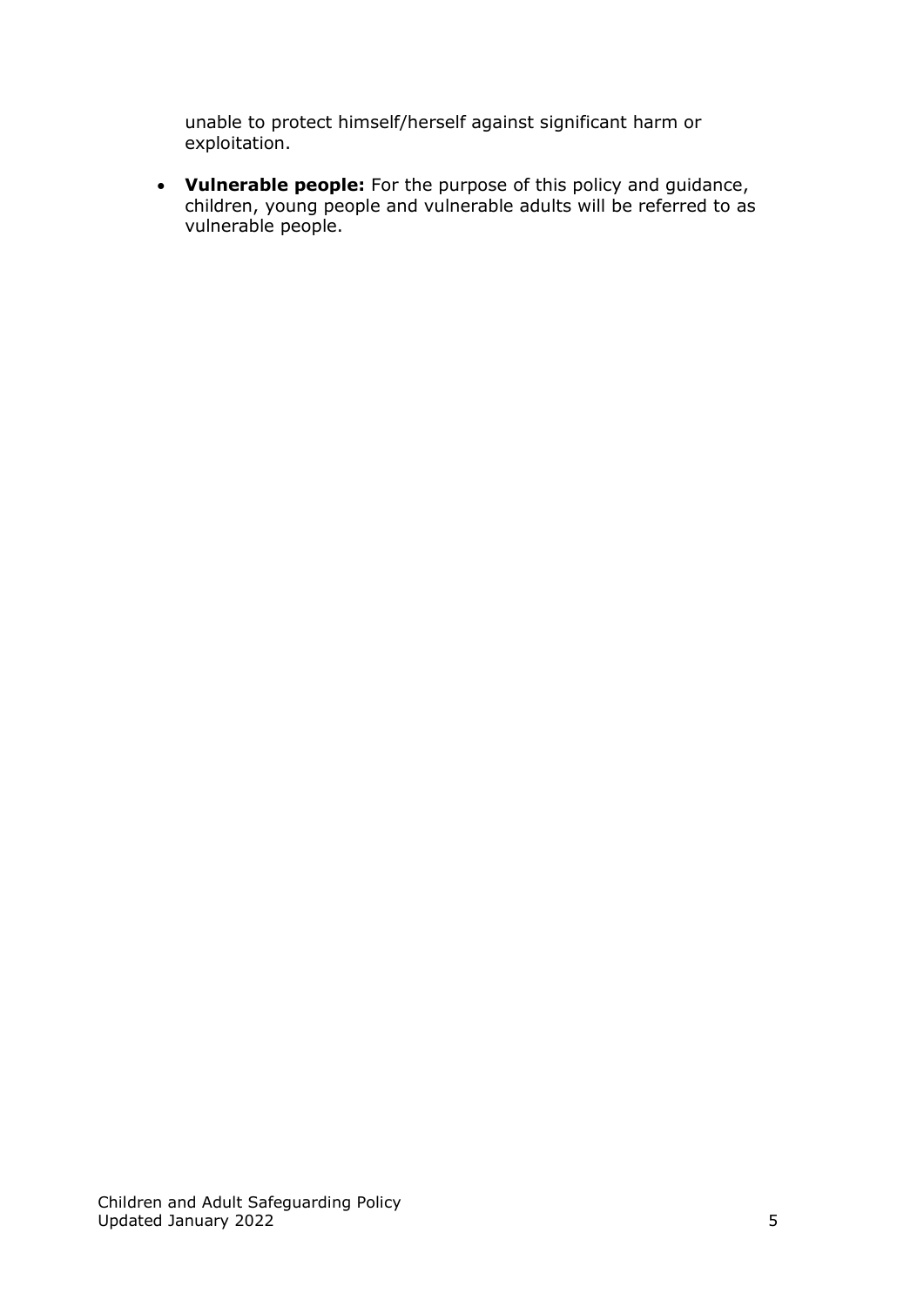# **4. Roles and responsibilities**

- 4.1 Local authorities have a duty under Section 11 of the [Children Act 2004](http://www.legislation.gov.uk/ukpga/2004/31/introduction) to ensure that they consider the need to safeguard and promote the welfare of children when carrying out their functions. As a district level local authority, West Suffolk Council has a statutory responsibility and a duty of care to cooperate and report issues relating to safeguarding to the appropriate authorities and to work with partners to promote the welfare of vulnerable people.
- 4.2 The council is committed to ensuring that any vulnerable person who comes into contact with an employee, volunteer or any aspect of the council's activities (including services contracted to a third party) feels safe and protected, is listened to and has their views taken into account.
- 4.3 The council acknowledges it is not its responsibility to investigate whether a vulnerable person is in need or that abuse has taken place, but that all employees, volunteers, councillors and contractors act upon any concerns they have, by referring to the appropriate authority and by accurately recording their concerns. Those with concerns are required to cooperate with the Suffolk Safeguarding Partnership and the Suffolk Multi-Agency Safeguarding Hub (MASH) who may be dealing with any referrals.
- 4.4 The legislation Working Together to Safeguard Children 2018 sets out that the three safeguarding partners (local authority, Chief Officer of Police and clinical commissioning groups) must work together with relevant agencies to safeguard and protect the welfare of children. All three partners have equal and joint responsibility for local safeguarding arrangements. In Suffolk, the new Suffolk Safeguarding Partnership arrangements came into force on 29 September 2019.
- 4.5 The legislation further sets out that the three safeguarding partners should agree on ways to coordinate their safeguarding services, act as a strategic leadership group in supporting and engaging others and implement local and national learning including from Child Safeguarding Practice Reviews and, at West Suffolk Council, we will support the safeguarding partners in their work.
- 4.6 The council will endeavour to ensure the suitability of all employees and volunteers who work with vulnerable people through robust recruitment and selection procedures, appropriate training and other working practices and procedures.
- 4.7 The council will ensure the longstanding suitability of contractors via a robust tender process. Ongoing monitoring of the contract will be undertaken via the contract management system. Whichever officer has responsibility for managing a contract, said officer will regularly review safeguarding compliance.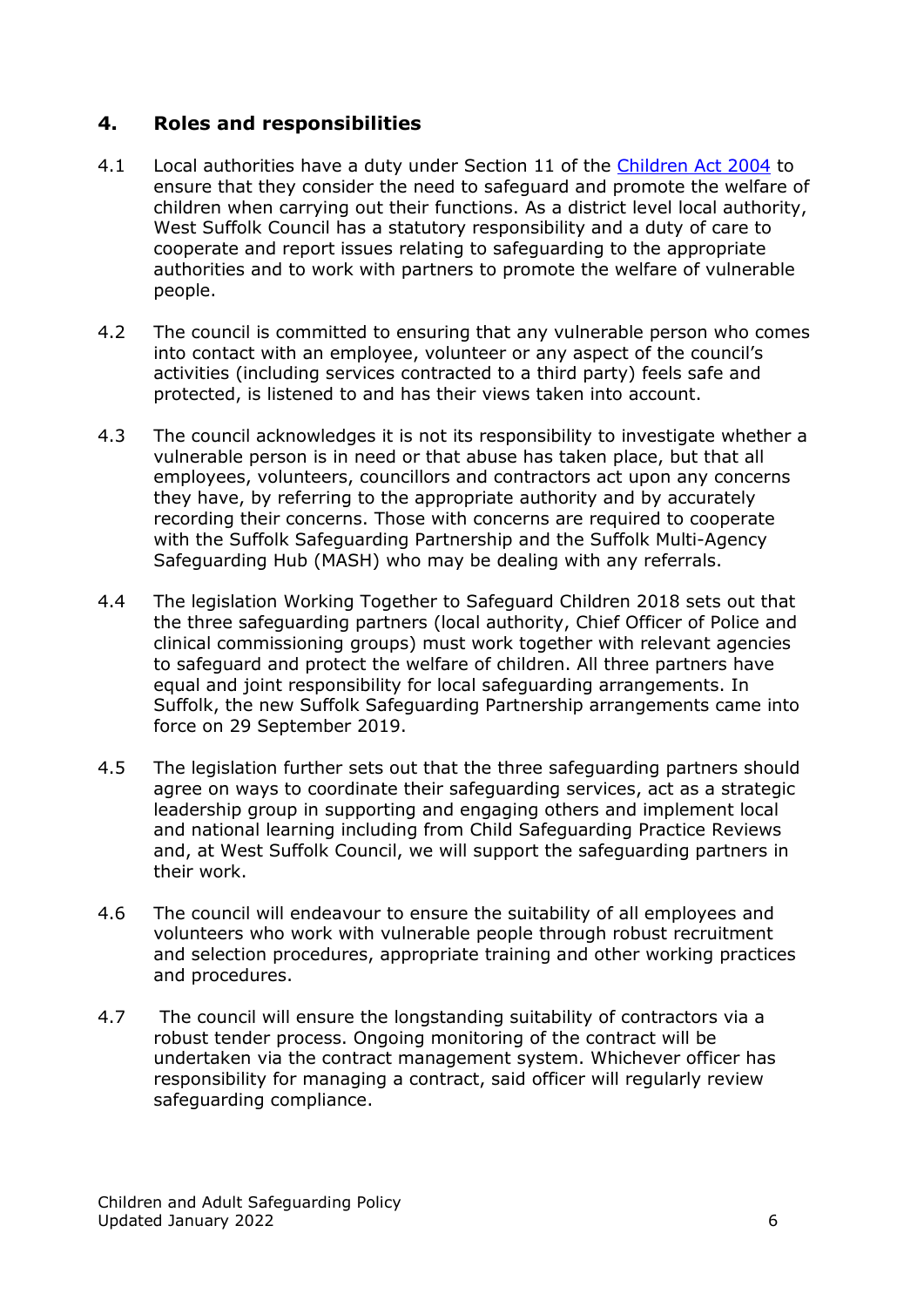- 4.7 The council provides support and advice services to adults, some of whom may pose a risk to children and young people. The council is committed to managing any such risk.
- 4.8 As a licensing authority, the council will comply with the terms of the Licensing Act 2003 in relation to protecting children and vulnerable adults from harm. The act requires that robust mechanisms are in place to ensure licensing applications are examined by the appropriate agencies.
- 4.9 The council's housing and homelessness services have a duty under Section 11 of the Children Act 2004. Any person working on behalf of the council in these services may become aware of conditions that could have or are having an adverse impact on children. Part 1 of the Housing Act 2004 sets out that authorities must take account of the impact of health and safety hazards in housing on vulnerable occupants, including children, when deciding on the action to be taken by landlords to improve conditions. Housing authorities have an important role to play in safeguarding vulnerable young people, including young people who are pregnant or leaving care or a secure establishment.
- 4.10 The Families and Communities service will undertake measures to ensure safeguarding practices are implemented when working with community groups and/or locality budgets, as set out in para 15.
- 4.11 The council requires all employees, volunteers, councillors and contractors in the organisation to understand their responsibility to share concerns about the welfare of any vulnerable person with the designated Safeguarding Officer or the deputy designated officer(s).
- 4.12 Lead Designated Safeguarding Officer

The Lead Designated Safeguarding Officer, supported by the deputy Safeguarding Officer, has the responsibility to maintain links with Suffolk Safeguarding Board and Prevent Coordinators, plan and implement training for all employees, and carry out investigations where appropriate into welfare concerns reported and liaise with external bodies such as the relevant county Safeguarding Partnership, where appropriate. Overall recording and management of safeguarding issues and reporting to the Partnership on any issues that arise will be completed by the Lead Designated Safeguarding Officer. They will also review procedures and policies as well as maintain own CPD to ensure their role can be fulfilled competently.

4.13 Designated Safeguarding Officer and Leads

The Designated Safeguarding Officer and Leads have the responsibility to deal with employee concerns over learners' welfare, signpost and offer guidance to lower-level concerns and liaise with the Safeguarding Lead for concerns requiring referral to external agencies. They will carry out investigations where appropriate into welfare concerns reported and liaise with external bodies such as the Safeguarding Partnership where appropriate. It is also the role of the Designated Safeguarding Officer and Leads to ensure that contract details are recorded on the contract management system and that an annual safeguarding compliance meeting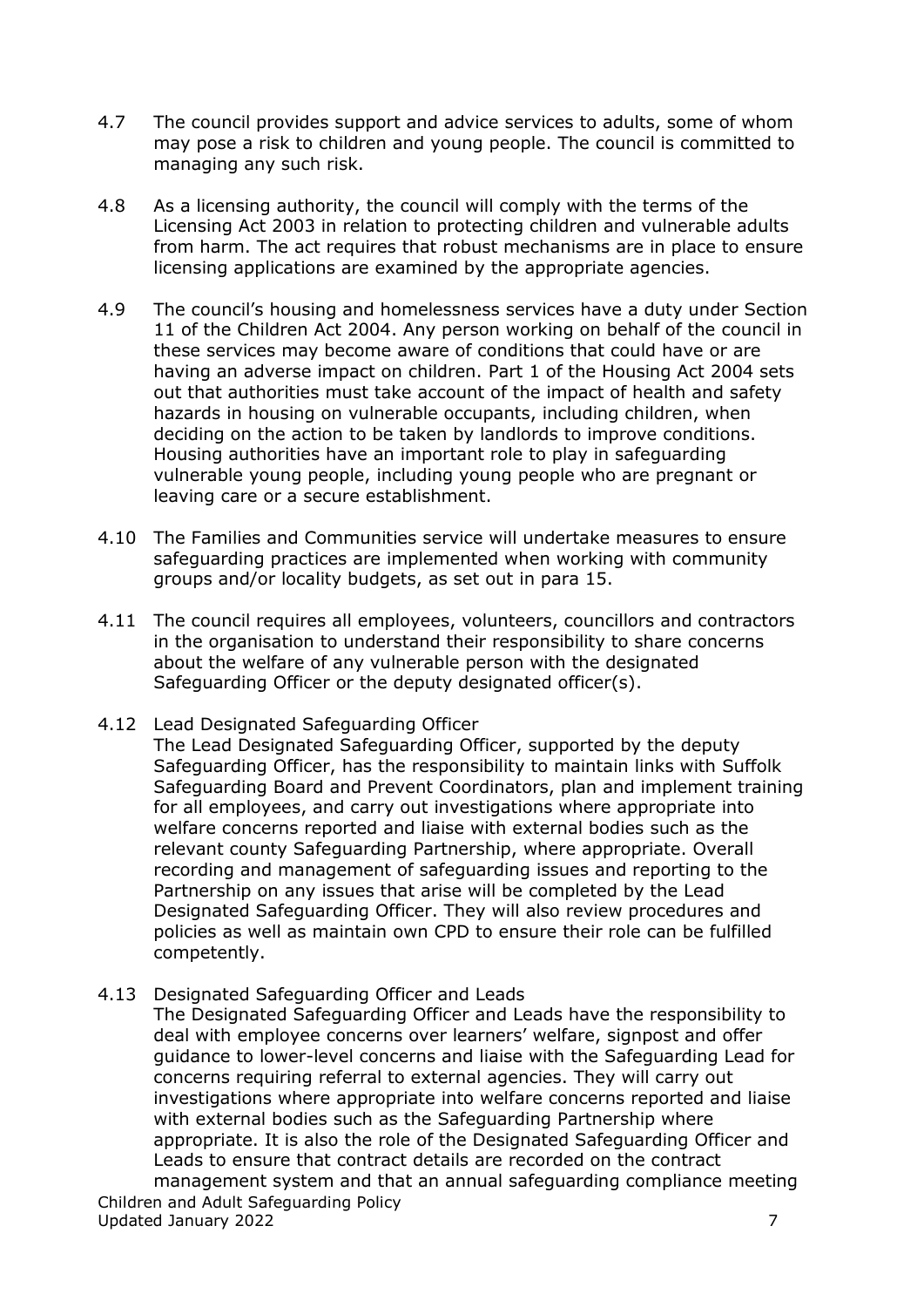is undertaken with contractors and other external partners. The Designated Safeguarding Officer will maintain own CPD to ensure the role can be fulfilled competently.

- 4.14 Designated officers are there essentially to provide advice, guidance and support when a referral or allegation is made. The council will endeavour to equip appointed officers with the necessary skills, information and confidence to carry out this role.
- 4.11 The council accepts responsibility for ensuring its employees, volunteers, councillors, partners and contractors are aware of this policy and the related guidance. It is also responsible for ensuring that employee, volunteer and councillor concerns about the welfare of children, young people and vulnerable adults are received and acted upon.

# <span id="page-7-0"></span>**5. Types of abuse and recognising the signs of abuse**

This section provides an overview of the types and signs of abuse that employees, volunteers, councillors and contractors should be aware of. The types of abuse for adults and children are different. More information is provided in the links below.

#### 5.1 **Adults**

The Suffolk Safeguarding Partnership provides information about safeguarding issues. The [Suffolk Safeguarding Adults Framework](https://www.suffolkas.org/assets/Working-with-Adults/Policies-and-Procedures/Safeguarding-Adults-Framework/2019-07-23-Safeguarding-Adults-Framework-V.8.pdf) provides guidance about the different types of abuse, also summarised below:

| Discriminatory/hate crime   | Unequal or abusive treatment based on<br>age, disability, gender reassignment,<br>marriage and civil partnership,<br>pregnancy and maternity, race, religion<br>and belief, sex or sexual orientation.                                |
|-----------------------------|---------------------------------------------------------------------------------------------------------------------------------------------------------------------------------------------------------------------------------------|
| Domestic abuse              | Any incident or pattern of incidents of<br>controlling, coercive behaviour, violence<br>or abuse between those aged 16 or over<br>who are, or have been, intimate<br>partners or family members regardless<br>of gender or sexuality. |
| Financial or material abuse | The unauthorised and improper use of<br>funds, property or any resources. This<br>includes the use of theft, coercion or<br>fraud to obtain or try to obtain a<br>person's money, possessions or<br>property.                         |
| Modern day slavery          | Holding a person in a position of<br>slavery, forced servitude or compulsory<br>labour, or facilitating their travel with<br>the intention of exploiting them soon<br>after.                                                          |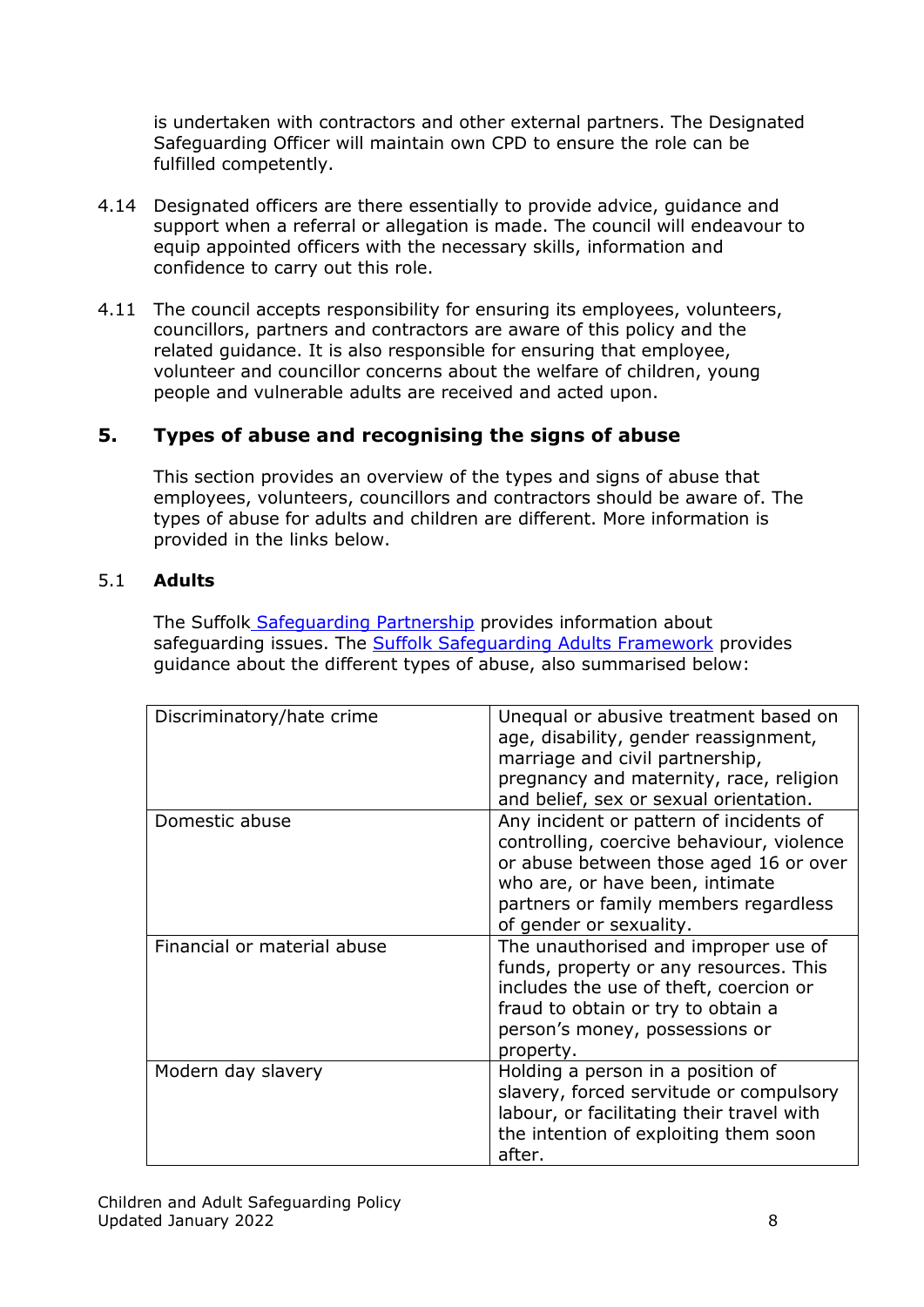| Neglect and acts of omission | Ongoing failure to meet a person's basic   |
|------------------------------|--------------------------------------------|
|                              | physical or psychological needs.           |
| Organisational abuse         | Neglect or poor professional practice as   |
|                              | a result of the structure, policies,       |
|                              | processes and practices within an          |
|                              | organisation, resulting in ongoing         |
|                              | neglect or poor care.                      |
| Physical abuse               | The act of causing physical harm to        |
|                              | someone.                                   |
| Psychological abuse          | Ongoing psychological/emotional            |
|                              | maltreatment of an adult. Consideration    |
|                              | of the impact of the person must be        |
|                              | taken into consideration.                  |
| Self-neglect and hoarding    | The inability (intentionally or non-       |
|                              | intentionally) to maintain a socially and  |
|                              | culturally acceptable standard of self-    |
|                              | care with the potential for serious        |
|                              | consequences to the health and             |
|                              | wellbeing of those who self-neglect and    |
|                              | perhaps to their community.                |
| Sexual abuse                 | When an adult is forced, persuaded or      |
|                              | coerced to take part in sexual activities. |
|                              | This does not have to be physical          |
|                              | contact and it can be online. May          |
|                              | include cases of an historical nature.     |

#### 5.2 **Children**

The Suffolk Safeguarding Partnership provides information about safeguarding issues. The Partnership's webpage provides information about the different types of abuse, also set out below:

| A form of child sexual abuse where an individual or<br>Child sexual exploitation<br>group takes advantage of an imbalance of power to<br>coerce, manipulate or deceive a child or young person<br>under the age of 18 into sexual activity: (a) in exchange<br>for something the victim needs or wants and/or (b) for<br>the financial advantage or increased status of the<br>perpetrator or facilitator. The victim may have been<br>exploited even if the sexual activity appears consensual.<br>Child exploitation does not always involve physical<br>contact; it can also occur through the use of technology. |  |
|----------------------------------------------------------------------------------------------------------------------------------------------------------------------------------------------------------------------------------------------------------------------------------------------------------------------------------------------------------------------------------------------------------------------------------------------------------------------------------------------------------------------------------------------------------------------------------------------------------------------|--|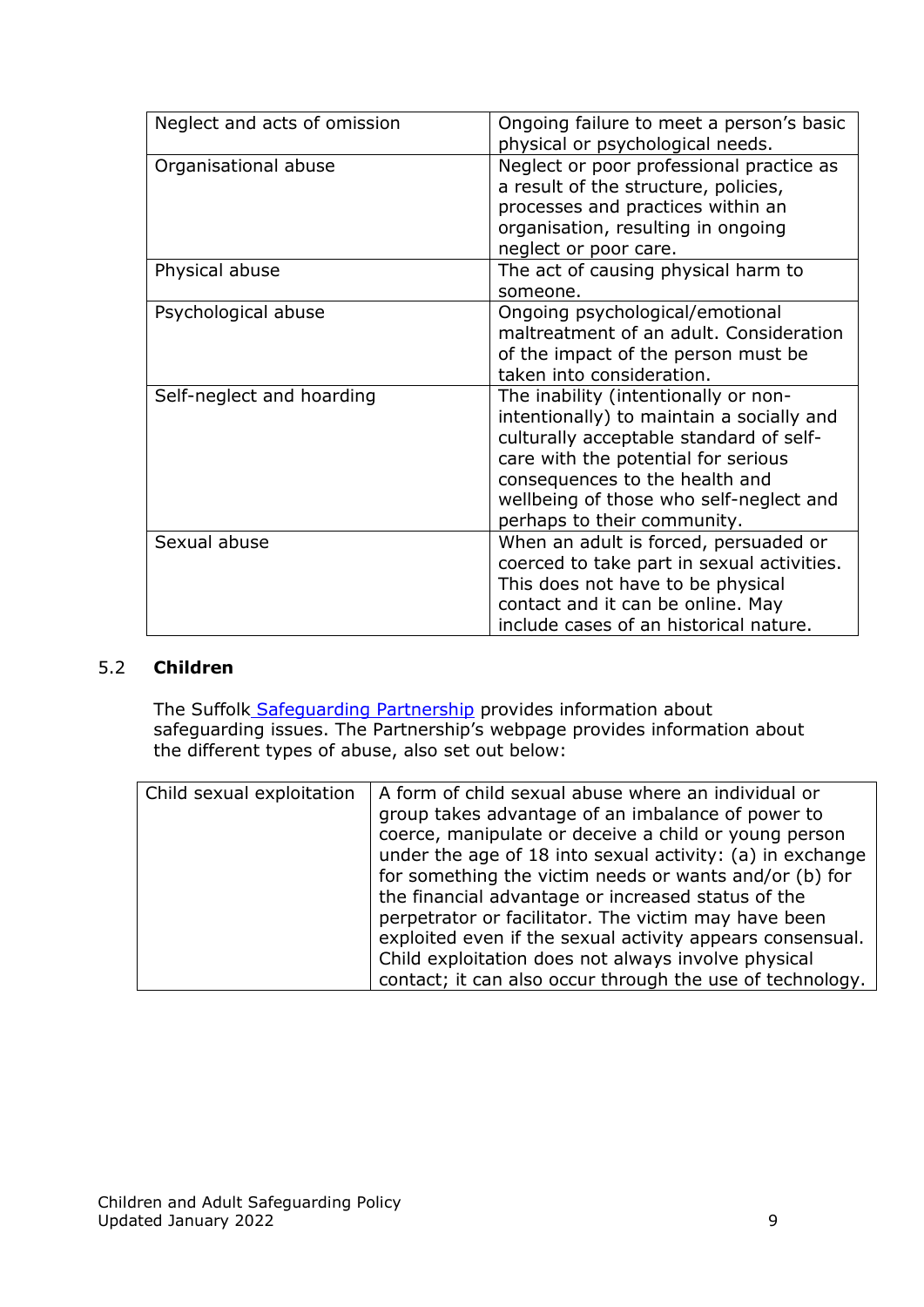| Child trafficking                                 | Involves a child/children being recruited, harboured or<br>brought into a situation of exploitation through the use<br>of violence, deception or coercion and forced to work<br>against their will. It is a form of modern slavery. The<br>child could have been moved across international<br>borders or within the UK. When children are trafficked,<br>no violence, deception or coercion needs to be involved;<br>simply bringing them into exploitative conditions<br>constitutes trafficking. |
|---------------------------------------------------|-----------------------------------------------------------------------------------------------------------------------------------------------------------------------------------------------------------------------------------------------------------------------------------------------------------------------------------------------------------------------------------------------------------------------------------------------------------------------------------------------------|
| Criminal exploitation<br>(county lines and gangs) | The way street gangs exploit vulnerable younger<br>adolescents, in both the major cities and the destination<br>locations, to distribute narcotics across large areas of<br>the country.                                                                                                                                                                                                                                                                                                            |
| Cyber bullying                                    | Involves identity theft and scams, exposure to<br>pornography and other inappropriate sites, online<br>grooming and exploitation.                                                                                                                                                                                                                                                                                                                                                                   |
| <b>Fabricated illness</b>                         | Fabricated or induced illness is a rare form of child<br>abuse. It occurs when a parent or carer exaggerates or<br>deliberately causes symptoms of illness in the child.                                                                                                                                                                                                                                                                                                                            |
| Female genital                                    | Involves partial or total removal or damage to the                                                                                                                                                                                                                                                                                                                                                                                                                                                  |
| mutilation                                        | female genital organs for non-medical purposes.                                                                                                                                                                                                                                                                                                                                                                                                                                                     |
| Honour based abuse and<br>violence                | This is a collection of practices which are used to control<br>behaviour and exert power within families to protect<br>perceived cultural and religious beliefs and/or honour.<br>Such violence can occur when perpetrators perceive that<br>an individual is being punished for actually, or allegedly,<br>undermining what the family or community believes to<br>be the correct code of behaviour.                                                                                               |
| Modern day slavery                                | Child slavery is often confused with child labour, but is<br>much worse. Whilst child labour is harmful for children<br>and hinders their education and development, child<br>slavery occurs when a child's labour is exploited for<br>someone else's gain. It can include child trafficking,<br>child soldiers, child marriage and child domestic slavery.                                                                                                                                         |
| Neglect                                           | The most common form of abuse. It is when a parent or<br>carer fails to meet a child's physical, emotional,<br>educational or medical needs.                                                                                                                                                                                                                                                                                                                                                        |

Further information about the types and signs of abuse can be found on the [Suffolk Ordinary Lives website.](https://suffolkordinarylives.co.uk/wp-content/uploads/2019/02/Safegaurding-Adults-Types-of-Abuse-online-version-30-Nov.pdf)

# <span id="page-9-0"></span>**6. Information and security**

6.1 Information sharing is essential for effective safeguarding and promoting welfare. In July 2018, and in response to the new General Data Protection Regulation, the Government updated the guidance [Information Sharing -](https://assets.publishing.service.gov.uk/government/uploads/system/uploads/attachment_data/file/721581/Information_sharing_advice_practitioners_safeguarding_services.pdf) [Advice for practitioners providing safeguarding services to children, young](https://assets.publishing.service.gov.uk/government/uploads/system/uploads/attachment_data/file/721581/Information_sharing_advice_practitioners_safeguarding_services.pdf)  [people, parents and carers](https://assets.publishing.service.gov.uk/government/uploads/system/uploads/attachment_data/file/721581/Information_sharing_advice_practitioners_safeguarding_services.pdf) which supports any person in the decisions they take to share information, which reduces the risk of harm to vulnerable people.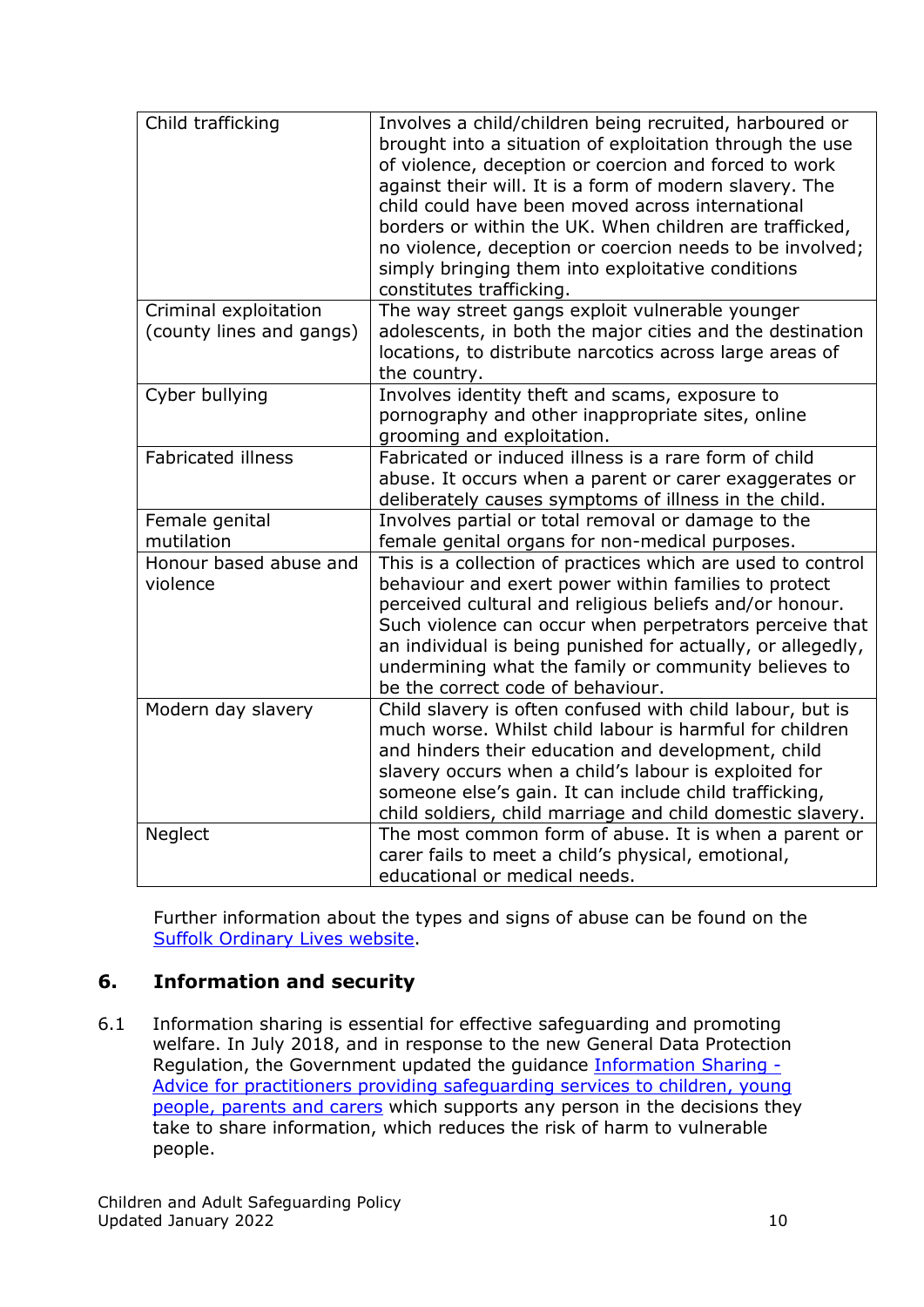- 6.2 The guidance includes reference to the seven golden rules to information sharing:
	- Remember that the General Data Protection Regulation (GDPR), Data Protection Act 2018 and human rights law are not barriers to justified information sharing, but provide a framework to ensure that personal information about living individuals is shared appropriately.
	- Be open and honest with the individual (and/or their family where appropriate) from the outset about why, what, how and with whom information will, or could be, shared and seek their agreement, unless it is unsafe or inappropriate to do so.
	- Seek advice from other practitioners, or your information governance lead, if you are in any doubt about sharing the information concerned, without disclosing the identity of the individual where possible.
	- Where possible, share information with consent and, where possible, respect the wishes of those who do not consent to having their information shared. Under the GDPR and Data Protection Act 2018, you may share information without consent if, in your judgement, there is a lawful basis to do so, such as where safety may be at risk. You will need to base your judgement on the facts of the case. When you are sharing or requesting personal information from someone, be clear of the basis upon which you are doing so. Be mindful that an individual might not expect information to be shared.
	- Consider safety and wellbeing. Base your information sharing decisions on considerations of the safety and wellbeing of the individual and others who may be affected by their actions.
	- Necessary, proportionate, relevant, adequate, accurate, timely and secure. Ensure that the information you share is necessary for the purpose for which you are sharing it, is shared only with those individuals who need to have it, is accurate and up to date, is shared in a timely fashion and is shared securely (see principles).
	- Keep a record of your decision and the reasons for it  $-$  whether it is to share information or not. Record what you have shared, with whom and for what purpose.
- 6.3 The [Data Protection Act 2018](http://www.legislation.gov.uk/ukpga/2018/12/contents/enacted) controls how organisations, business and governments use personal information. It is through this act that the General Data Protection Regulation (GDPR) was implemented by Government. Further information on the data that West Suffolk Council holds and how it is used can be found on the council's [data and information](https://www.westsuffolk.gov.uk/council/data_and_information/index.cfm?aud=council)  [webpages.](https://www.westsuffolk.gov.uk/council/data_and_information/index.cfm?aud=council)
- 6.4 The council only keeps records of the safeguarding referrals it makes to the MASH for six months, if no further investigation is required. Thereafter records are deleted in line with the Council's Record Management Guidance.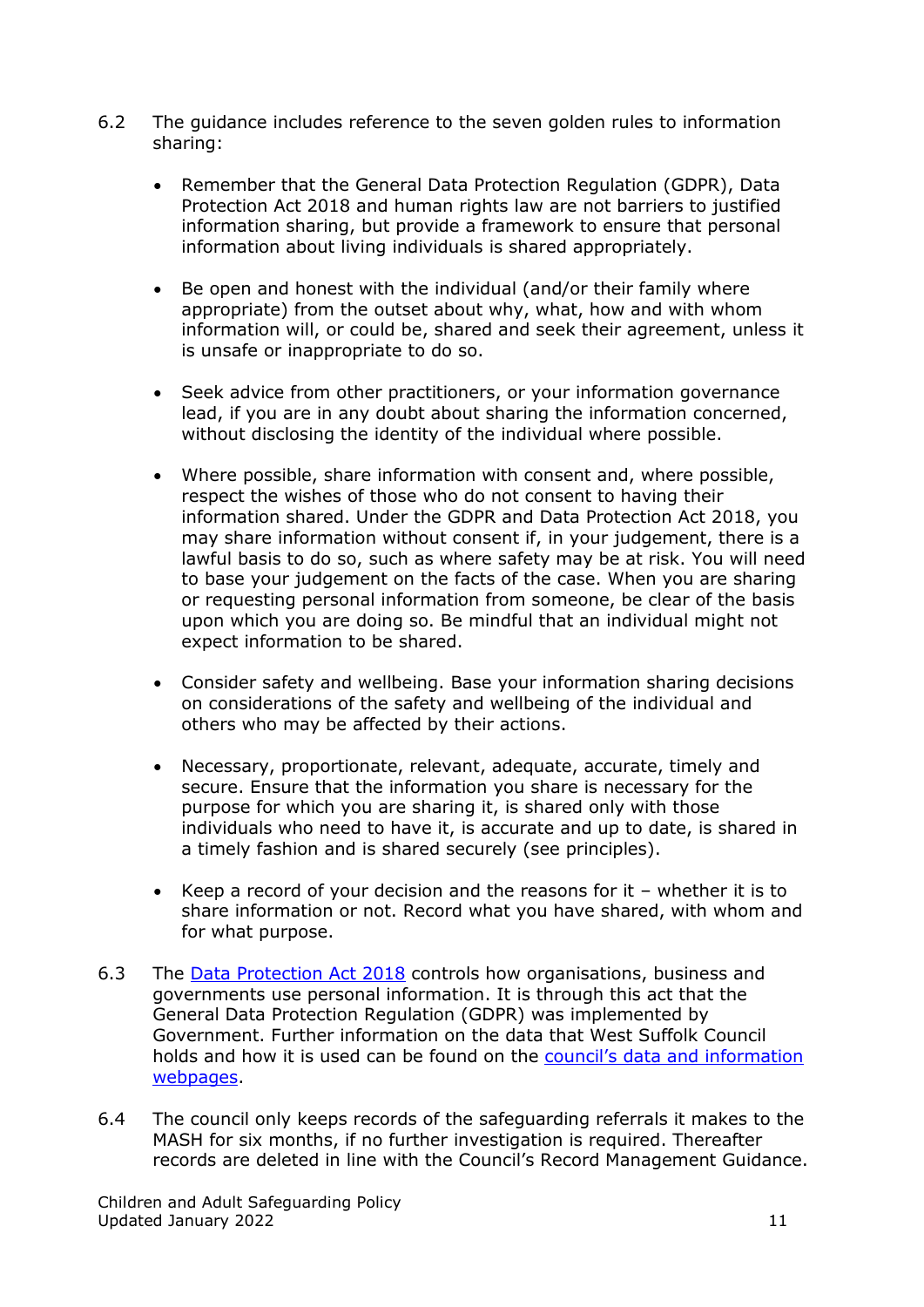- 6.5 In addition, the council's **[Information Security Policy](https://www.westsuffolk.gov.uk/Council/Policies_Strategies_and_Plans/More_plans_and_policies/upload/WSInformationSecurityPolicy.pdf)** is intended to ensure that technology provided to employees and councillors, and which is available for use by the public in our facilities, is used appropriately. It outlines expectations on data protection and acceptable use of the Internet and electronic media.
- 6.6 As a precaution, employees are asked not to email identifiable information relating to a safeguarding referral. Instead, staff are asked to seek advice from the Designated Safeguarding Officer in the first instance.

#### <span id="page-11-0"></span>**7. Sharing your concerns**

- 7.1 From time to time, staff may come across a vulnerable person in the normal course of their work that gives rise to concern. Concerns about a vulnerable person's safety and welfare may vary in seriousness and in nature and staff/councillors may be unsure about whether their concerns warrant reporting. It is important to understand the signs and types of abuse (as set out in section 5 above). It is everyone's responsibility to act upon their concerns, but often it is only when information from different sources is put together that a clear picture of the risks and needs of the child, young person or vulnerable adult emerges. Sharing concerns with a designated officer who has been trained to support and advise staff and councillors will help to focus on exactly what the concerns are and ensure the best possible outcomes for the child, young person or vulnerable adult.
- 7.2 Whilst it is appropriate to respond to events, staff and councillors should never set out to interview or investigate themselves, because doing so is likely to make it difficult for police officers and social workers to investigate and act to protect the individual. Vulnerable people should be listened to and not silenced, but they should not be interviewed.
- 7.3 When receiving a disclosure of abuse from a vulnerable person, it is important that the member of staff or councillor behaves and acts in ways which reassure the vulnerable person and that they do not impede any future investigations. In particular, staff and councillors should:
	- recognise signs of a vulnerable person's willingness or need to speak with them
	- never promise confidentiality, instead telling the vulnerable person that they may have to pass on information they disclose
	- encourage the vulnerable person to explain their distress without pressuring them to discuss or disclose more than they want, need or are able to
	- repeat back to a vulnerable person what they have said to ensure that what has been said has been understood
	- remain calm and not show any anger or distress at what may have happened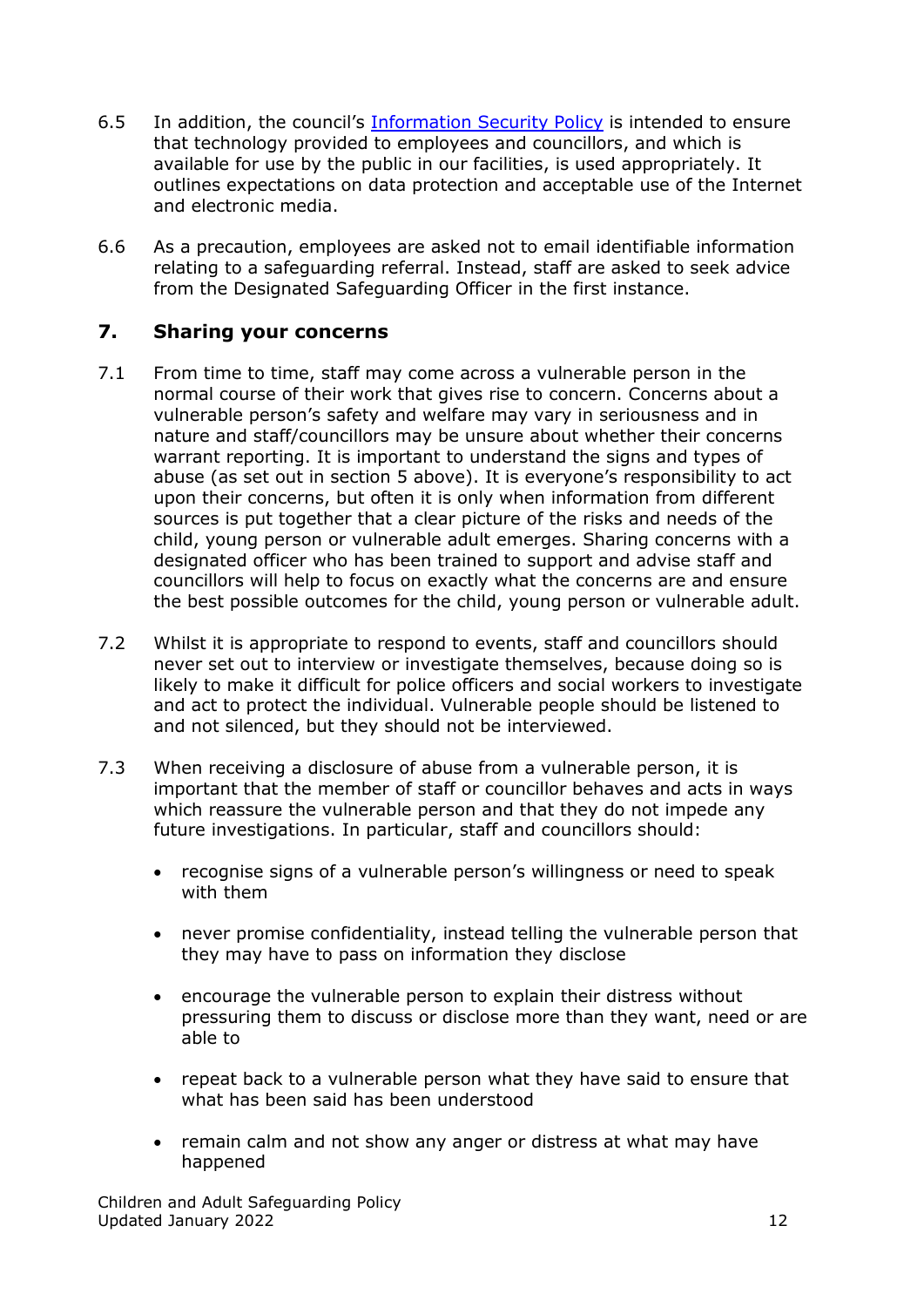- reassure the vulnerable person that they have done the right thing in telling someone and that the events they describe are not their fault
- make an assessment of the immediate threat to the vulnerable person and tell them what they intend to do next
- record the conversation away from the vulnerable person, using direct quotes where possible.
- 7.4 It is important to keep an open mind about the possibility of abuse and to avoid giving the benefit of the doubt to an adult without having a sound basis for doing so.

#### <span id="page-12-0"></span>**8. Recording and reporting concerns**

- 8.1 In the event that an employee, volunteer or councillor has grounds to be concerned about the welfare of a vulnerable person, they should act immediately.
- 8.2 When a vulnerable person is making a disclosure, they will be informed of their right to talk to an independent person, for example social services, about any possible abuse. This is of particular importance where the allegation concerns a council employee.
- 8.3 The council has adopted the procedures set out by Suffolk County Council for reporting concerns with information provided in the following links:

Reporting a child at risk of harm, abuse or neglect: [https://www.suffolk.gov.uk/children-families-and-learning/keeping](https://www.suffolk.gov.uk/children-families-and-learning/keeping-children-safe/reporting-a-child-at-risk-of-harm-abuse-or-neglect-safeguarding/)[children-safe/reporting-a-child-at-risk-of-harm-abuse-or-neglect](https://www.suffolk.gov.uk/children-families-and-learning/keeping-children-safe/reporting-a-child-at-risk-of-harm-abuse-or-neglect-safeguarding/)[safeguarding/](https://www.suffolk.gov.uk/children-families-and-learning/keeping-children-safe/reporting-a-child-at-risk-of-harm-abuse-or-neglect-safeguarding/)

Reporting an adult at risk of harm, abuse or neglect: <https://www.suffolkas.org/concerned>

 The policy is supported by a simple toolkit for officers that guides them through identification of vulnerability and safeguarding issues and referral protocols.

- 8.4 If a child, young person or vulnerable adult is at immediate risk of significant harm, dial 999 as in any emergency.
- 8.5 Should an employee, volunteer or councillor be dissatisfied with how the council has responded to an incident, allegation or concern, they may report their concerns directly to the MASH or the police.
- 8.6 Where an employee, volunteer or councillor is dissatisfied with how a professional in a partner agency has dealt with their concerns regarding a child or young person, they may raise these by using the Suffolk Safeguarding Partnership Escalation Policy, details of which can be found at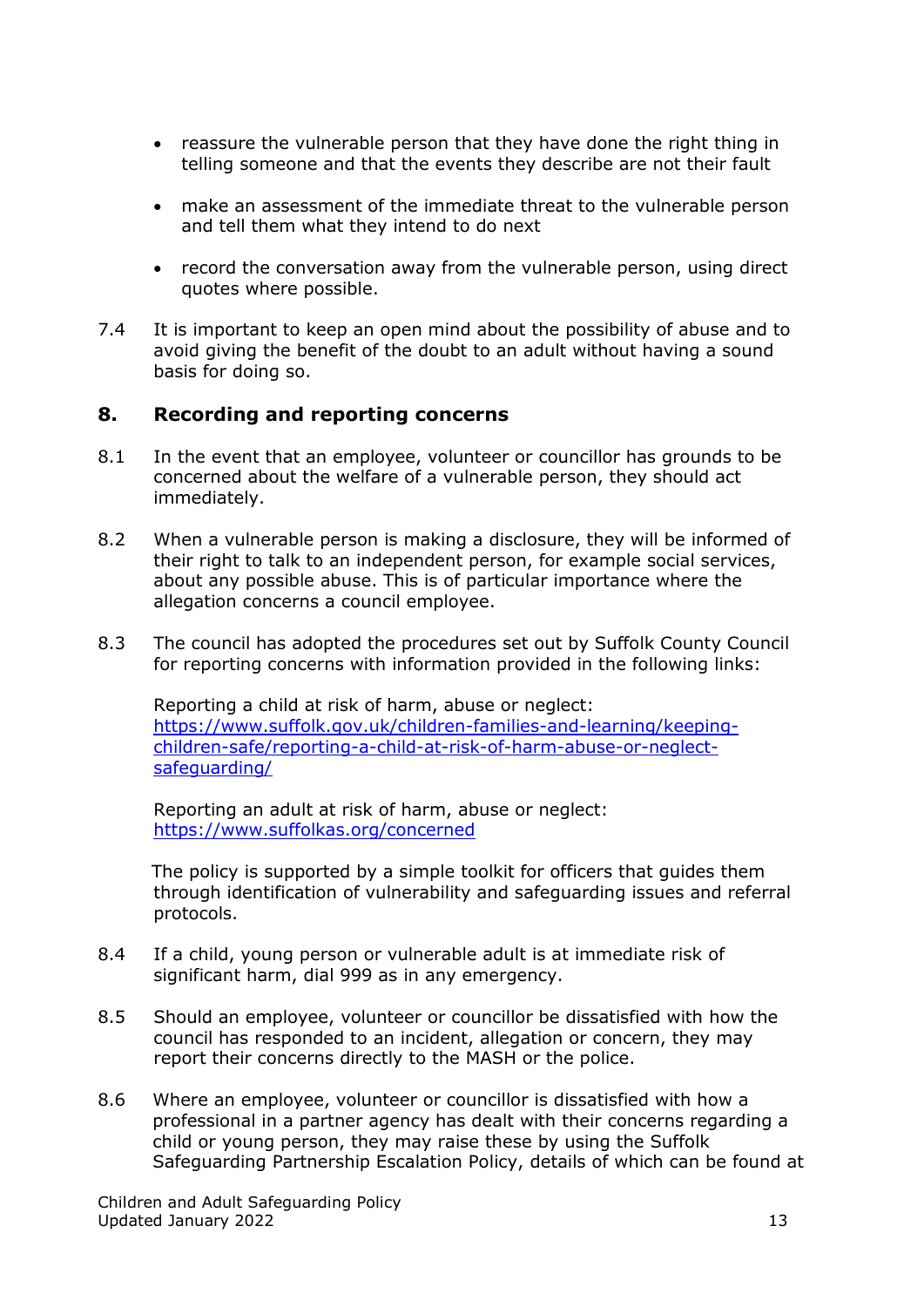[2021-11-10-SSP-Final-Escalation-Policy-v6.pdf \(suffolksp.org.uk\).](https://suffolksp.org.uk/assets/Working-with-Children-Adults/Policies-CYP/Escalation-Policy/2021-11-10-SSP-Final-Escalation-Policy-v6.pdf) At the time of writing this policy, an escalation policy has not yet been agreed for vulnerable adults.

8.7 The first step when considering escalating concerns should be to discuss the matter with the council's Designated Safeguarding Officer. However, the first key principle in any dispute should be that it is everyone's professional responsibility to problem solve and come to an agreed resolution at the earliest opportunity, always keeping in mind the child's or vulnerable adult's safety and welfare.

# <span id="page-13-0"></span>**9. Confidentiality**

- 9.1 The legal principle that 'the welfare of the child or vulnerable adult is paramount' means that considerations of confidentiality that might apply to other situations within the council should not be allowed to override the right of the vulnerable person to be protected from harm. Neither employees, volunteers nor councillors can give absolute guarantees of confidentiality, or promise that the information will not be shared. If a vulnerable person is at risk of significant harm, the 'normal' rules of confidentiality do not apply.
- 9.2 All concerns will be treated in confidence. At the appropriate time, however, the individual may need to come forward as a witness.

# <span id="page-13-1"></span>**10. Equal opportunities**

- 10.1 The council is fully committed to taking effective action to eliminate discrimination and to advance equality of opportunity and foster good relations in all that we do as an employer, a service provider and as a community leader. We believe that all people are entitled to be treated with dignity and respect and we are determined to ensure that both our employees and everyone entitled to use our services receive fair and equitable treatment. We are committed to working with our partners and communities to promote good relations and to combat prejudice, discrimination and harassment.
- 10.2 How the council will work to meet the duties under the Equality Act 2010, are set out in the [West Suffolk Equality Scheme.](https://www.westsuffolk.gov.uk/Council/Policies_Strategies_and_Plans/upload/West-Suffolk-Council-Equality-Scheme-FINAL.pdf) Where there are any concerns relating to equal opportunities issues as well as safeguarding concerns, then reference should be made to the council's Equality Scheme for guidance.

# <span id="page-13-2"></span>**11. Recruitment and selection**

11.1 The council will take all reasonable steps to ensure unsuitable people are prevented from working or volunteering in settings that bring them into close direct contact with children or vulnerable adults. The Protection of Freedoms Act 2012 has scaled back the requirement to undertake disclosure and barring service (DBS) criminal record checks, to focus on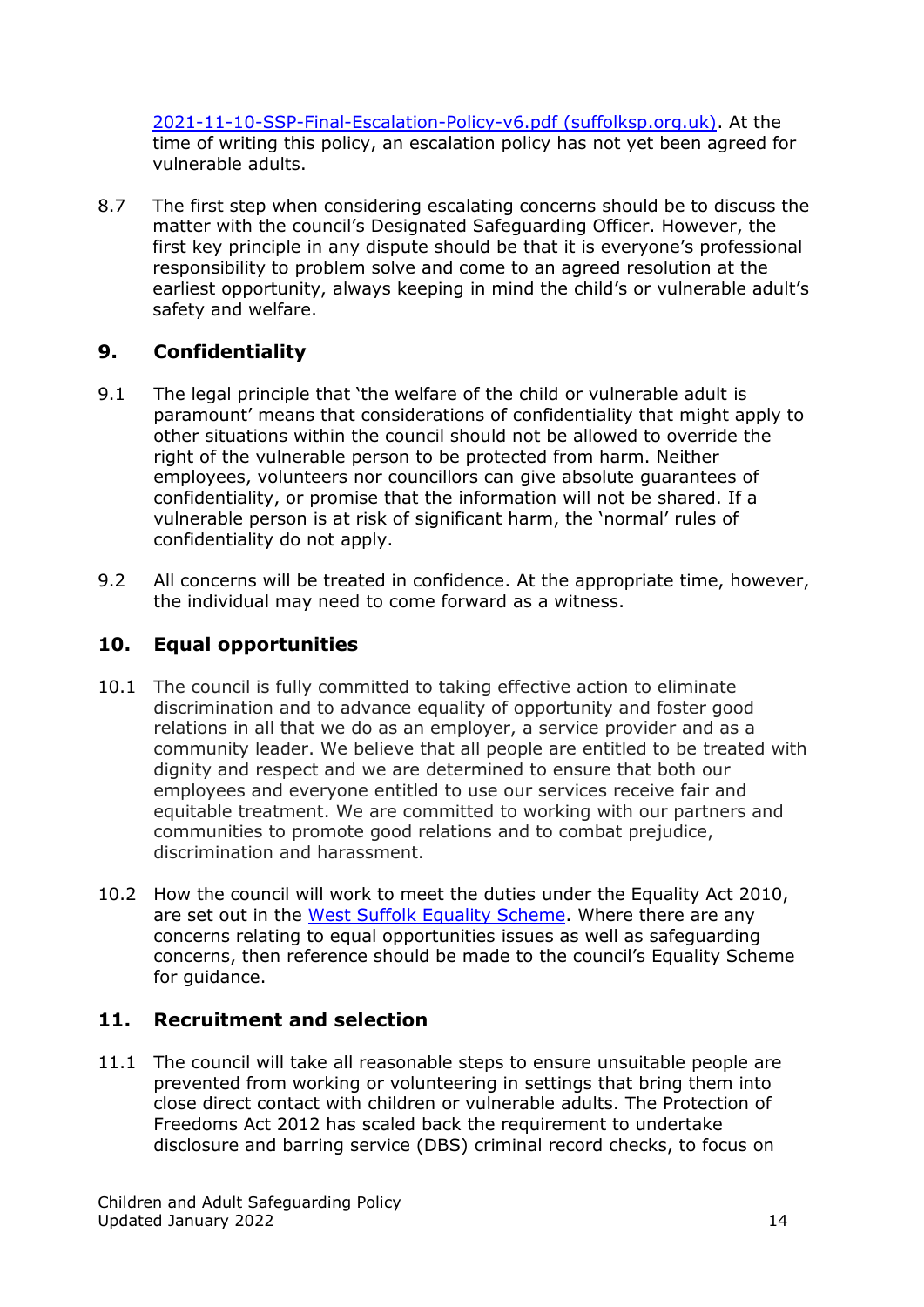those working unsupervised or in regular close contact with vulnerable people.

- 11.2 Where a post is identified as requiring a DBS check and the new employee does not already hold a valid DBS check, the council will undertake a DBS check as part of its recruitment process. From 2013, individuals have been able to apply for their own DBS check, for which there is a fee, which they can take with them to new employers or when volunteering. The council retains the right to request a new DBS check to make sure that the check is up to date and to check the most recent records.
- 11.3 DBS criminal record checks are free of charge to volunteers. The DBS defines a volunteer as 'a person engaged in an activity which involves spending time, unpaid (except for travel and other approved out of pocket expenses), doing something which aims to benefit some third party other than, or in addition to, a close relative.'
- 11.4 Training for officers with recruitment and selection responsibilities will ensure adherence to recruitment and selection best practice. The disclosure procedures ensure information is provided to assess a potential employee's/volunteer's suitability for a post that may bring them into contact with children, young people or vulnerable adults. Guidelines have been issued to recruiting managers and posts identified that are subject to DBS enhanced disclosure checks. These posts are defined as regulated posts whose '**work involves close and unsupervised contact with vulnerable groups'.**
- 11.5 Regulated activity relating to vulnerable people can be due to either **what they do** (activity), **where they work** (establishment) or **who they are**  (specific post) and are defined by the following:
	- **unsupervised activities**: teaching, training, instructing, caring for or supervising children/vulnerable adults or providing advice/guidance on wellbeing, or driving a vehicle only for children/vulnerable adults. If under reasonable day to day supervision by another engaging in regulated activity, is not undertaking a regulated activity
	- working for a limited range of establishments ('**specified places'**) with opportunity for contact with, for example, schools, children's homes, childcare premises; not work by supervised volunteers
	- work under either of the above is regulated activity only if done regularly
	- relevant personal care, for example washing or dressing, or health care by or supervised by a professional (does not include workplace first aiders)
	- registered childminding and foster carers
	- day to day **management/supervision** of individuals carrying out regulated activity.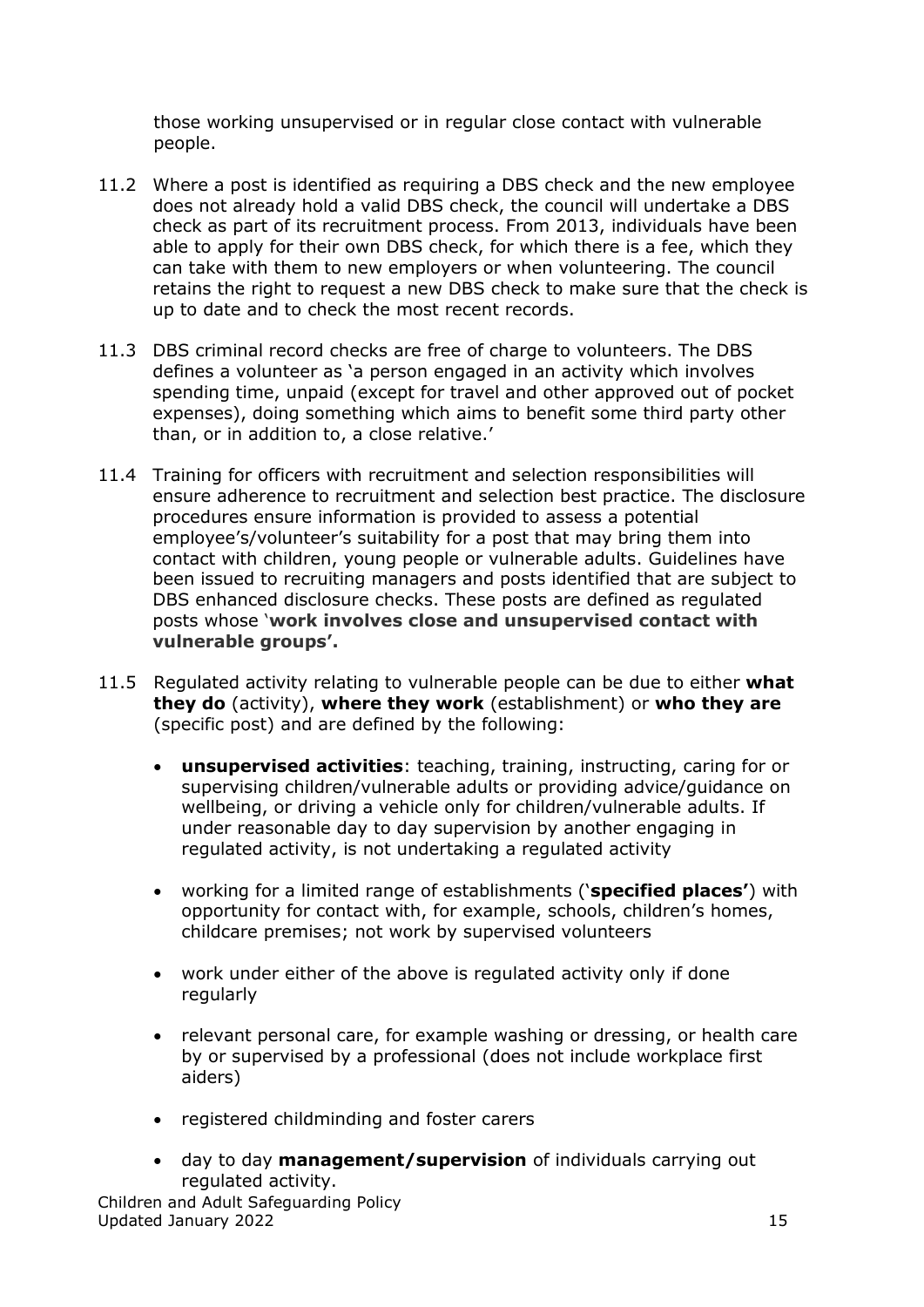11.6 A regulated post checklist has been produced to assist managers with identifying posts that would fall into this category.

# <span id="page-15-0"></span>**12. Training**

- 12.1 The council recognises the important contribution that staff, councillors and volunteers make to the process of safeguarding. The council will encourage staff and volunteers to contribute appropriately to the safeguarding process, particularly in respect of attendance at safeguarding conferences and core groups, involvement in formal protection plans and information exchange.
- 12.2 All employees, volunteers and councillors will receive suitable information and appropriate training during their induction process or through staff briefings to raise awareness of their role in recognising, understanding and safeguarding children and vulnerable adults.
- 12.3 The designated officer and leads, as well as all other staff and volunteers who have been identified by their service manager as being likely to come into direct contact with vulnerable people will receive suitable approved training to enable them to identify and deal with reporting concerns, including appropriate training in the use of the contract management system.

# **13. Supervision and support for staff**

- 13.1 Designated officers and the managers of those staff identified as being likely to come into direct contact with vulnerable people will receive training to enable them to support staff reporting concerns.
- 13.2 The council will ensure that:
	- any concerns about abuse are acted upon at an early stage
	- support, from an appropriately trained individual, is offered to those who report concerns
	- confidentiality is maintained and information is only shared with appropriate people or agencies.
- 13.3 Specialist counselling support is available for staff and volunteers supporting child or vulnerable adult protection cases, to help deal with any significant emotional demands they may face.

# <span id="page-15-1"></span>**14. Allegations against employees/volunteers/councillors**

14.1 Any allegations about staff will be dealt with in accordance with the council's Disciplinary and Capability Policy, the Grievance Procedure and/or the Whistleblowing (Anti-Corruption) Policy, which will include referral to Disclosure and Barring Service (DBS) for consideration for barring in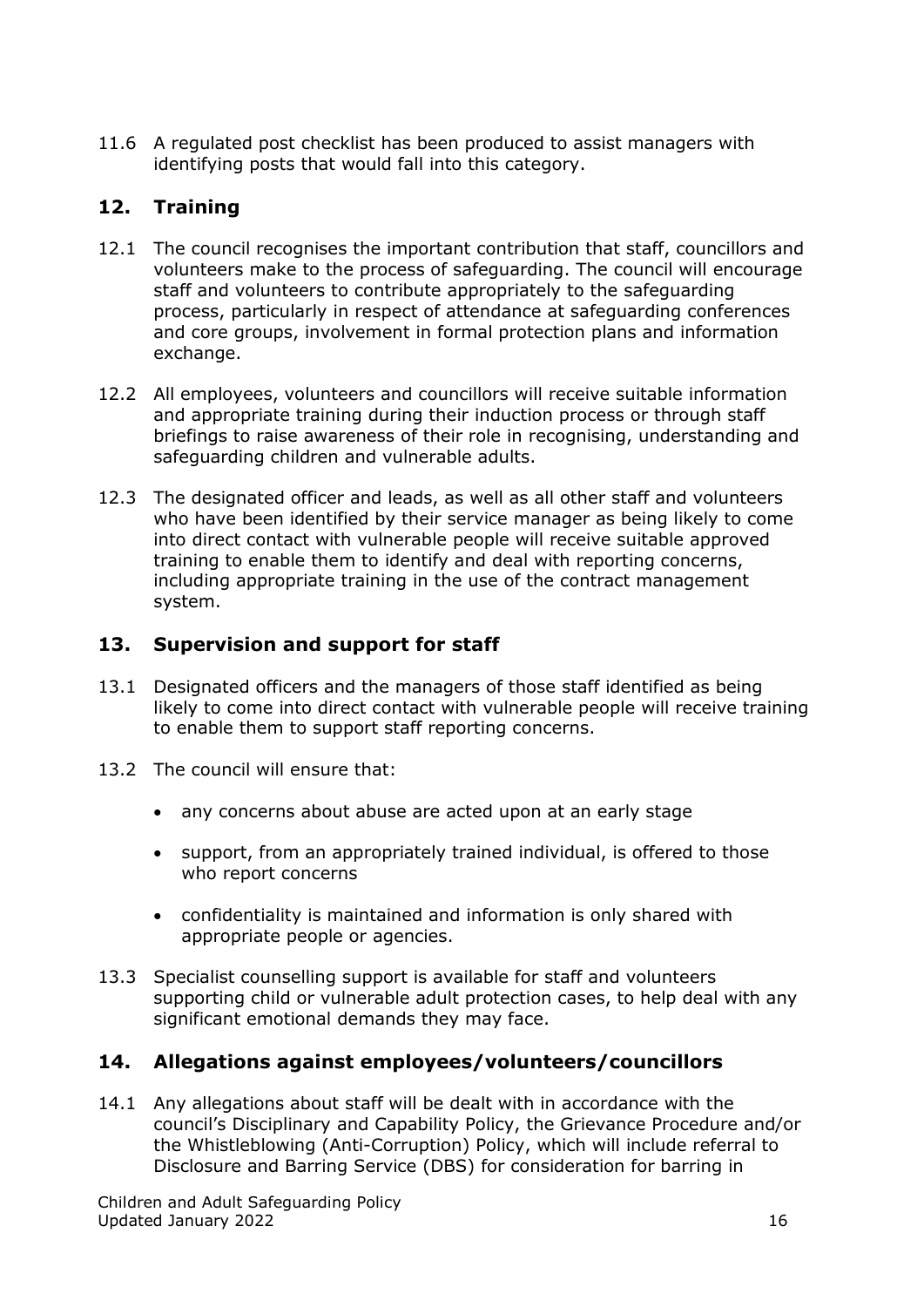relevant circumstances. A senior member of the Human Resources team will investigate such allegations with a suitable colleague and consult with the council's designated officer and Assistant Director of Human Resources, Legal and Democratic Services and the county council's Local Authority Designated Officer (LADO) prior to making a request for barring.

- 14.2 Any allegations against volunteers will be investigated following guidelines for employees in consultation with the council's designated officer and Assistant Director of Human Resources, Legal and Democratic Services.
- 14.3 Any allegations against councillors will be dealt with under the local code of conduct and subsequently considered by the local Standards Committee if appropriate in consultation with the Designated Safeguarding Officer.
- 14.4 In each case, Children's Services and/or the police will determine whether child protection or criminal investigations will take place. If the employee/volunteer/councillor resigns, a referral to DBS will still be made if appropriate.

#### <span id="page-16-0"></span>**15. Working in partnership with others**

- 15.1 The council will work in partnership with a range of organisations and the council expects them to have in place appropriate safeguarding policies.
- 15.2 Organisations which receive grant aid or are contracted by the council to provide a service and work with vulnerable people will be expected to have an appropriate safeguarding policy in place. Their staff and volunteers must also receive appropriate safeguarding training. The council will ask to see a copy of the relevant safeguarding policy before any funding is awarded.
- 15.3 Volunteers who work with vulnerable people and who are carrying out regulated activities on behalf of the council will be subject to a DBS check and will be provided with training and support.
- 15.4 The council will ask all commissioned organisations that deliver services directly with children, young people or vulnerable adults to sign a declaration form to declare that all relevant staff and volunteers working with them hold current Disclosure and Barring Service (DBS) checks that are no older than three years and have completed the appropriate training.

15.5 All contracts will be monitored by the council via the contract management system. All contractors will be required to have an annual safeguarding compliance review meeting with an appropriate officer representing the council.

# <span id="page-16-1"></span>**16. Photography and filming**

16.1 The council recognises the positive contribution that photography can make, highlighting group and individual achievement and promoting services. The council also recognises the risk posed directly and indirectly to vulnerable people through the misuse of photographic images. Increased use of digital cameras, video recorders, mobile phones and social media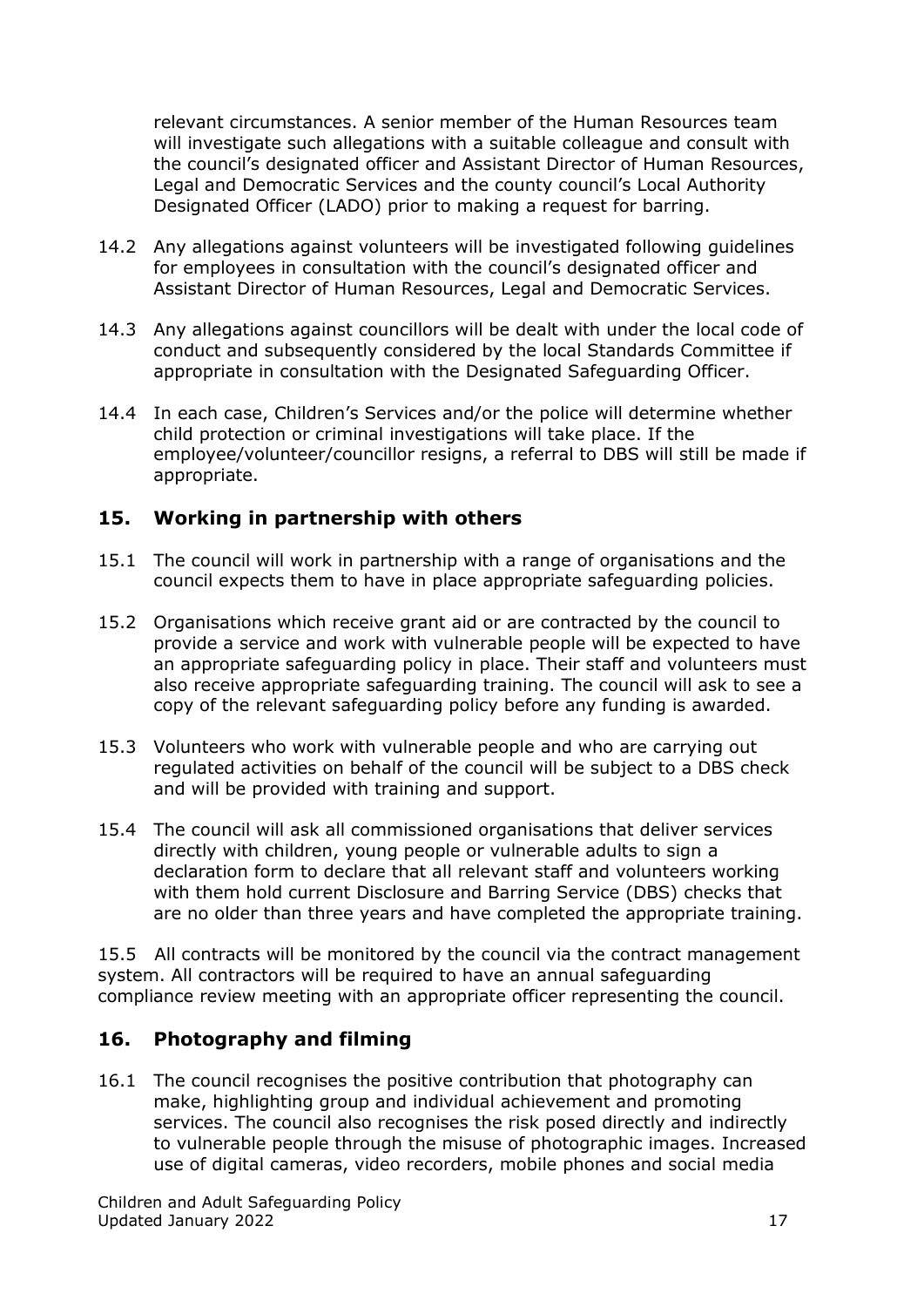make pictures instantly available for distribution and not subject to regulation that commercial developing provides. It is, therefore, necessary to have procedures in place to safeguard vulnerable people against inappropriate use of their photographic image.

16.2 The council expects all employees, councillors and volunteers to follow the best practice outlined in the guidance, which accompanies this policy (see section **2** of the 'Guidelines for working with vulnerable people'). Failure to do so will be deemed a disciplinary offence and dealt with in accordance with the council's Disciplinary Policy.

# <span id="page-17-0"></span>**17. Work experience and employment under the age of 18**

- 17.1 Managers are required to follow the 'Work Experience Management Guidance and Induction Checklist' which directs them to considering the guidance which accompanies this policy before agreeing a work experience placement.
- 17.2 Managers are asked to demonstrate their duty of care towards employees under the age of 18 through offering the employee the opportunity to disclose any relevant safeguarding information, which should be shared with their manager or alternatively with a member of the Human Resources team.

#### <span id="page-17-1"></span>**18. Conclusion**

18.1 Through the production of this policy, the council has demonstrated its commitment to safeguarding vulnerable people. The policy recognises the diverse nature of the services and facilities provided by the council and the duty upon all employees, councillors and volunteers to act upon their concerns relating to vulnerable people.

# <span id="page-17-2"></span>**Guidelines for Working with vulnerable people**

#### <span id="page-17-3"></span>**1. Purpose of these guidelines**

These guidelines provide good practice advice for staff, councillors and volunteers working with vulnerable people. The guidelines also provide advice about what to do if staff, councillors or volunteers are worried about the welfare of a vulnerable person.

These good practice guidelines are designed not only to protect vulnerable people, but to protect staff, councillors and volunteers, working for, and on behalf of, the council, from situations where false allegations may occur.

# <span id="page-17-4"></span>**2. Good practice**

When working with vulnerable people, good practice means: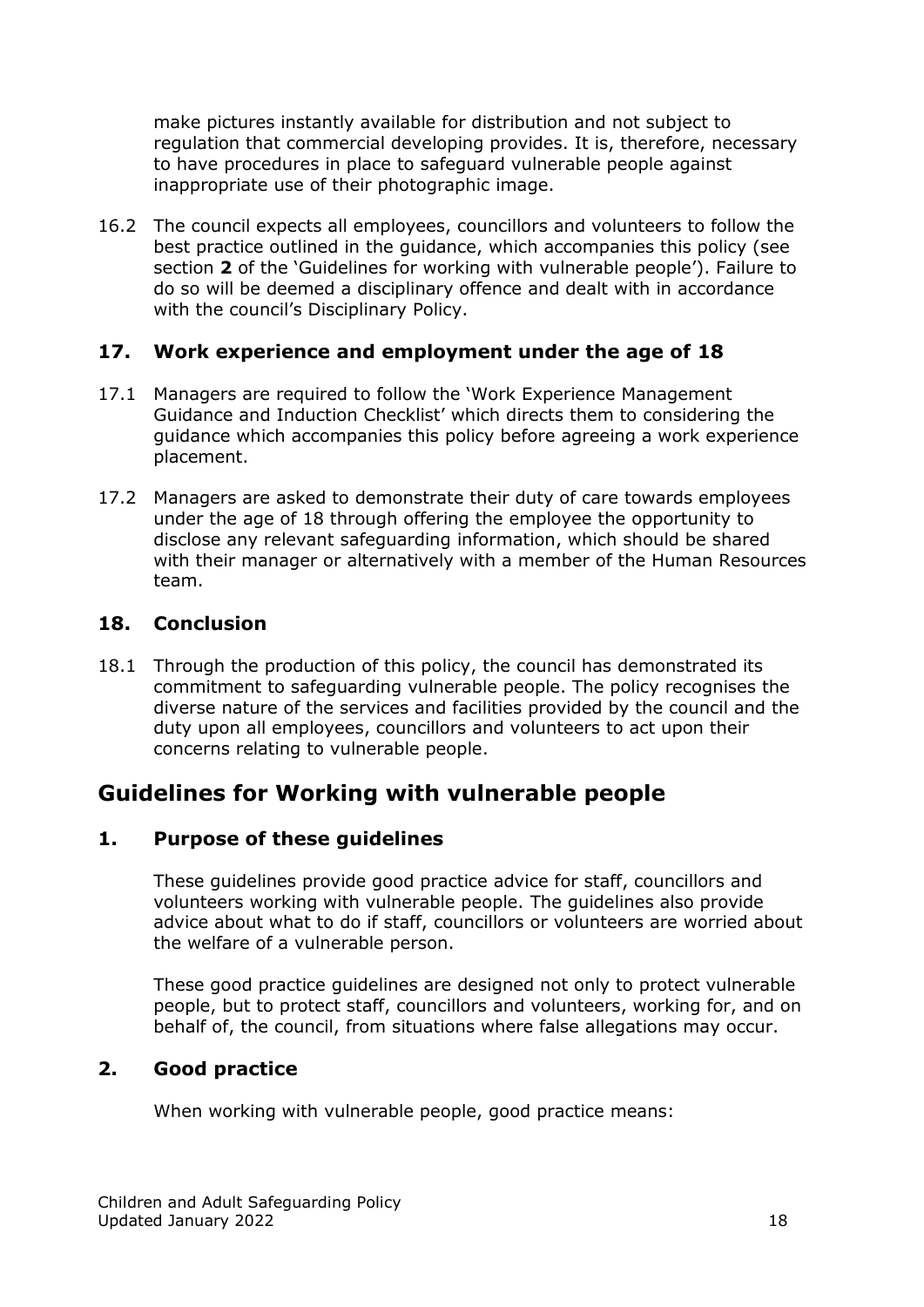- always working in an open environment (for example, avoiding private or unobserved situations) and encouraging an open environment (for example, no secrets)
- treating vulnerable people fairly and with respect and dignity
- always putting the welfare of each vulnerable person first, before achieving goals
- maintaining a safe and appropriate distance from a vulnerable person
- building suitable balanced relationships based on mutual trust which empowers vulnerable people to share in the decision-making process
- making activities fun and enjoyable and promoting fair play
- ensuring that, if any form of physical contact is required, it is provided openly – the vulnerable person should always be consulted and their agreement gained
- keeping up to date with the technical skills, qualifications and insurance required
- involving parents/carers wherever possible if parents are not present, staff should always work with at least one co-worker
- ensuring that mixed groups are accompanied by a male and female member of staff
- giving enthusiastic and constructive feedback rather than negative criticism
- recognising the developmental needs and capacity of the vulnerable person
- prior to an event or other activity, it is necessary to secure parental consent in writing to act in their place to give permission for the administration of emergency first aid and/or other medical treatment (if the need arises)
- being aware of any medicines being taken by participants, or existing injuries – where appropriate, a record must be kept if medication is taken or administered to a child, young person or vulnerable adult
- keeping a written record of any injury that occurs, or incidents where a vulnerable person has become upset, along with the details of any treatment given or action taken.

A degree of physical contact may be used appropriately to instruct, encourage, protect or comfort. When physical contact is required, both the vulnerable person and the member of staff should be clear about the context and appropriateness of that contact. Physical contact with vulnerable people should only be used when the aim is to:

- develop skills or techniques
- treat an injury or respond to discomfort
- prevent an injury
- meet the requirements of the particular activity.

In addition, physical contact should:

- never be in ways, or with parts of the body, that may be considered inappropriate
- meet the needs of the child, young person or vulnerable adult and not the needs of the adult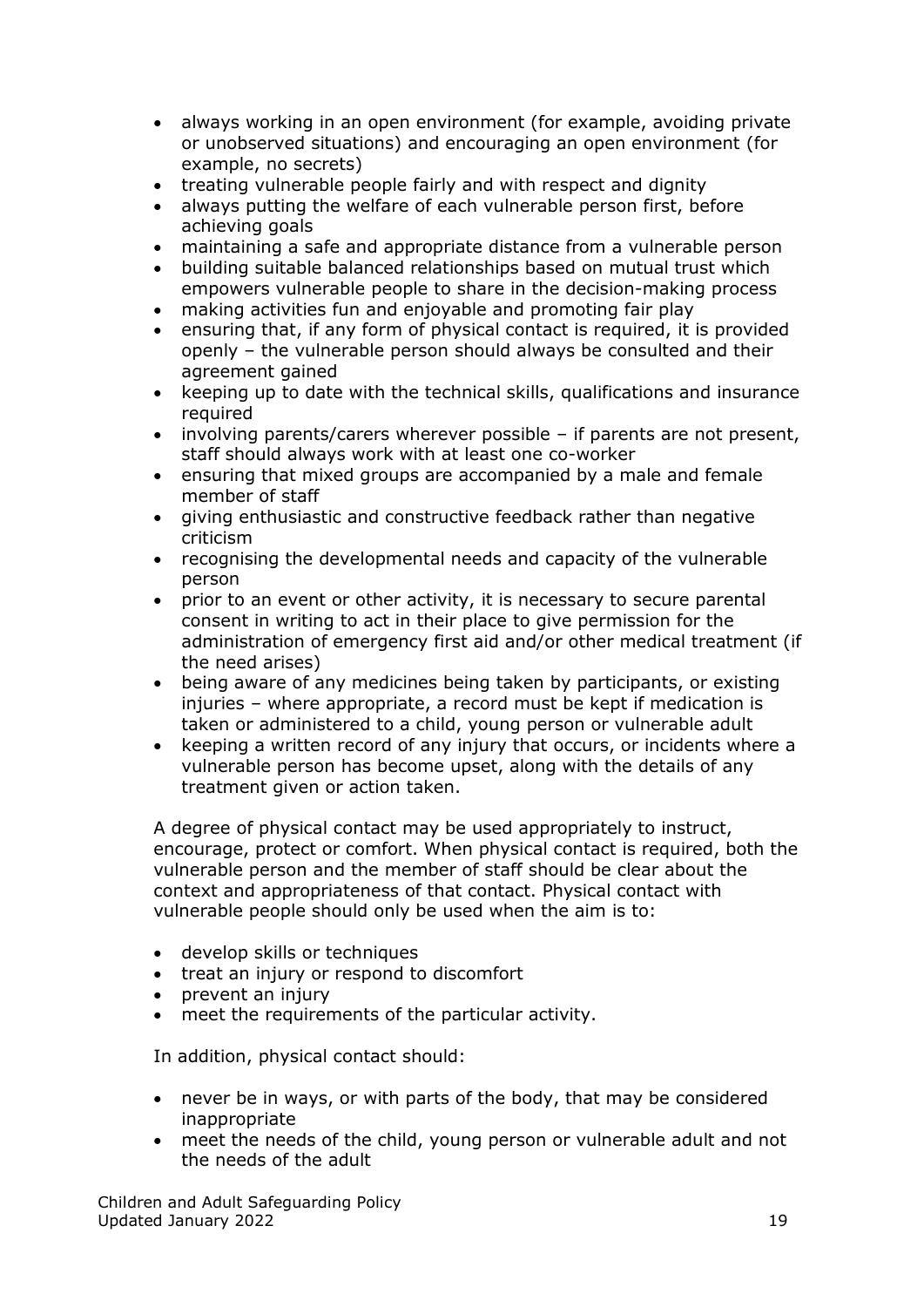- be fully explained to the child, young person or vulnerable adult and, with the exception of an emergency, permission be sought
- not take place in secret or out of sight of others.

### <span id="page-19-0"></span>**3. Practices to be avoided**

The following practices should be avoided except in emergencies. If cases arise where these situations are unavoidable, they should only occur with the full knowledge and consent of someone in charge in the organisation or the vulnerable person's carer – for example, a child sustaining an injury and needing to go to hospital, or a parent failing to arrive to pick a child up at the end of a session. Staff and councillors should:

- be aware that there are very few instances when one-to-one working is appropriate. If in doubt, they should avoid spending excessive amounts of time alone with a child, young person or vulnerable adult
- never take a child, young person or vulnerable adult to your home where they will be alone with you
- avoid giving children, young people or vulnerable adults lifts in your car.

#### <span id="page-19-1"></span>**4. Practice not sanctioned**

The following practices are never sanctioned. Staff and councillors should never:

- engage in rough or sexually provocative games (including horseplay) or those requiring extended physical contact
- allow or engage in any form of inappropriate touching
- make sexually suggestive comments to anyone, even in fun
- humiliate, put down or degrade a child, young person or vulnerable adult as a form of control
- allow allegations made by a vulnerable person to go unrecorded
- do things of a personal nature for a vulnerable person that they can do for themselves
- invite or allow a vulnerable person to stay with you at your home unsupervised.

# <span id="page-19-2"></span>**5. Incidents requiring immediate reporting**

If any of the following incidents should occur, staff/councillors/volunteers should report them immediately to another colleague and make a written note of the event; carers should also be informed of the incident:

- if the staff member/councillor/volunteer accidentally hurts a vulnerable person
- if a vulnerable person in the care of a staff member/councillor/volunteer seems distressed in any manner
- if an individual appears to be sexually aroused by the actions of a staff member/councillor/volunteer
- if an individual misunderstands or misinterprets something the staff member/councillor/volunteer has done.

Children and Adult Safeguarding Policy Updated January 2022 **20** 20 and 20 and 20 and 20 and 20 and 20 and 20 and 20 and 20 and 20 and 20 and 20 and 20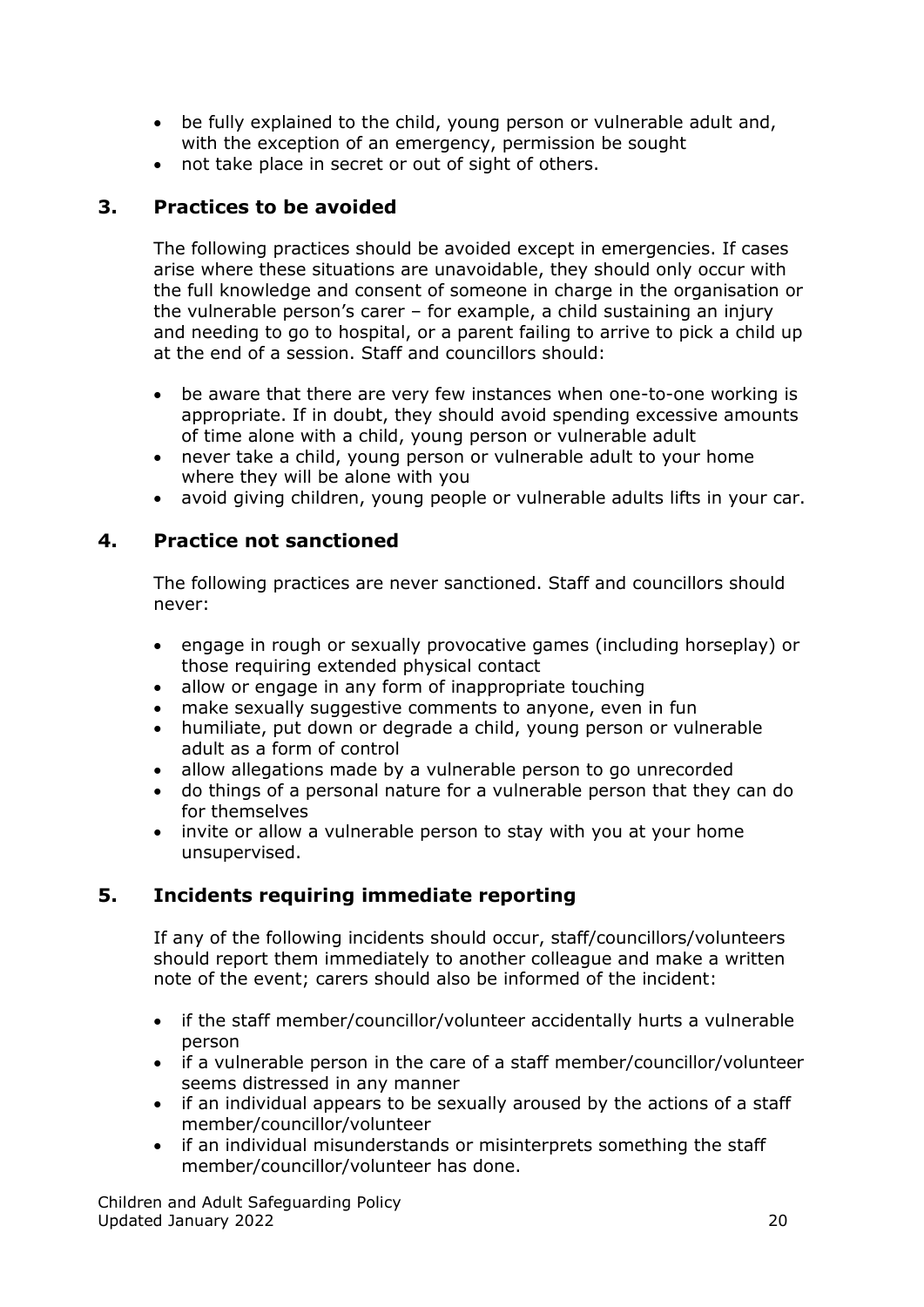# <span id="page-20-0"></span>**6. Children, young people and vulnerable adults – adult ratios**

The council's general guidelines are as follows:

- Children over the age of 8 may be left unaccompanied by parents/carers for the duration of an event, subject to the type of event.
- All children under the age of 8 will have to be accompanied by a parent/carer at all times.
- Individuals with special needs (such as a behavioural condition or disability) may have to be accompanied by a carer subject to the assessment of the event leaders.
- When necessary, an information form must be completed by participants, or a parent/guardian or carer for those under the age of 18 or a vulnerable adult – an example form is provided in Appendix 1.
- The participant adult ratios guidelines are:
	- o low risk events: a minimum of two members of staff or appropriate adults to a maximum of 20 participants
	- o higher risk events: a minimum of two members of staff or appropriate adults to a maximum of 10 participants
	- $\circ$  family events (children will not be allowed unaccompanied): a minimum of one member of staff – the maximum number of families is variable and will depend on the location and nature of event.

Furthermore, the council will ensure that:

- a male and female member of staff will accompany any mixed group
- individuals whose behaviour is considered inappropriate or dangerous by the event leaders will be prevented from continuing the activity. Their parents/carers will be contacted immediately and requested to pick them up. Furthermore, they may be banned from participating in further activities. The same applies to organised groups using council facilities where members of staff deem that the quality or quantity of supervision is not sufficient.

# <span id="page-20-1"></span>**7. Confidentiality and information sharing**

In principle, all personal information will be treated as confidential. However, confidential information may be disclosed to social care services or the police if a vulnerable person's health and welfare need protecting, or where a criminal activity has or may be committed. If a disclosure of abuse is made by a vulnerable individual, it is important for everyone to understand that they may not promise confidentiality.

In cases of medical or other sensitive information being held, staff, councillors or volunteers will only be informed on a 'need to know' basis and in accordance with the Data Protection Act 2018.

If in doubt, advice should be sought from the council's legal section and/or the Designated Safeguarding Officer.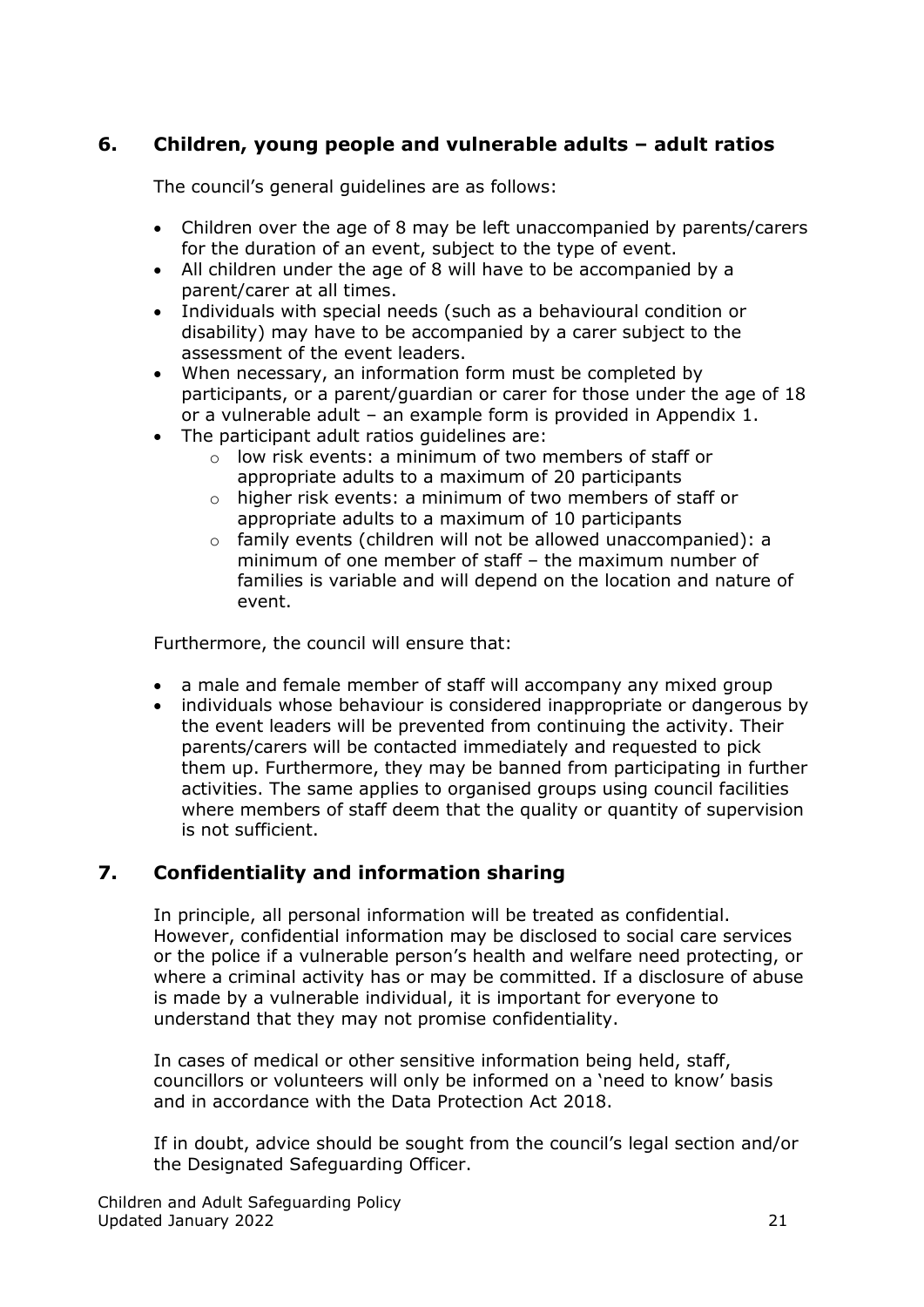# <span id="page-21-0"></span>**8. Photography and filming guidance**

In order to prevent the inappropriate use and distribution of photographic and film material, the council will follow these guidelines:

- Parents and guardians/carers will be asked to concentrate their photography or filming on the people in their charge.
- Information will be displayed and/or information will be printed on tickets, leaflets and so on to ensure that participants are aware that filming and photography will take place.
- The council will only use limited details, such as a child's name and age, if a picture/film is used for the council's publicity purposes, unless written permission is given by a parent, guardian or carer for more details to be released.
- Photographers employed by the council will be required to make a declaration that they have no safeguarding-related convictions.
- Photographers employed by the council will not be allowed to photograph or film children, young people or vulnerable adults without a council member of staff being present.

This guidance applies to any equipment capable of capturing a still or moving image, such as cameras and mobile phones.

Media photographers follow their own code of practice, set nationally by the Press Complaints Commission, which stipulates that young people under the age of 16 or vulnerable adults may not be photographed without the permission of a parent or responsible adult (such as a school teacher).

# <span id="page-21-1"></span>**9. Procedure for reporting concerns**

Please see section 7 of the policy document.

#### <span id="page-21-2"></span>**10. Further information**

Further advice and guidance can be found at the following website:

[www.education.gov.uk/childrenandyoungpeople/safeguardingchildren](http://www.education.gov.uk/childrenandyoungpeople/safeguardingchildren)

Suffolk Safeguarding Partnership (SSP) procedures and guidance for safeguarding children from harm are available at [https://suffolksp.org.uk](https://eur01.safelinks.protection.outlook.com/?url=https%3A%2F%2Fsuffolksp.org.uk%2F&data=04%7C01%7Cwill.wright%40westsuffolk.gov.uk%7C1504d40f00f04352281108d9b313f0d7%7C44abcddb9c114bdfa5b399418b946f11%7C0%7C0%7C637737720493652681%7CUnknown%7CTWFpbGZsb3d8eyJWIjoiMC4wLjAwMDAiLCJQIjoiV2luMzIiLCJBTiI6Ik1haWwiLCJXVCI6Mn0%3D%7C3000&sdata=TShtEF1FI0TcXspWN64UyrsRw2r%2BpBuqXxkmX1oCREY%3D&reserved=0)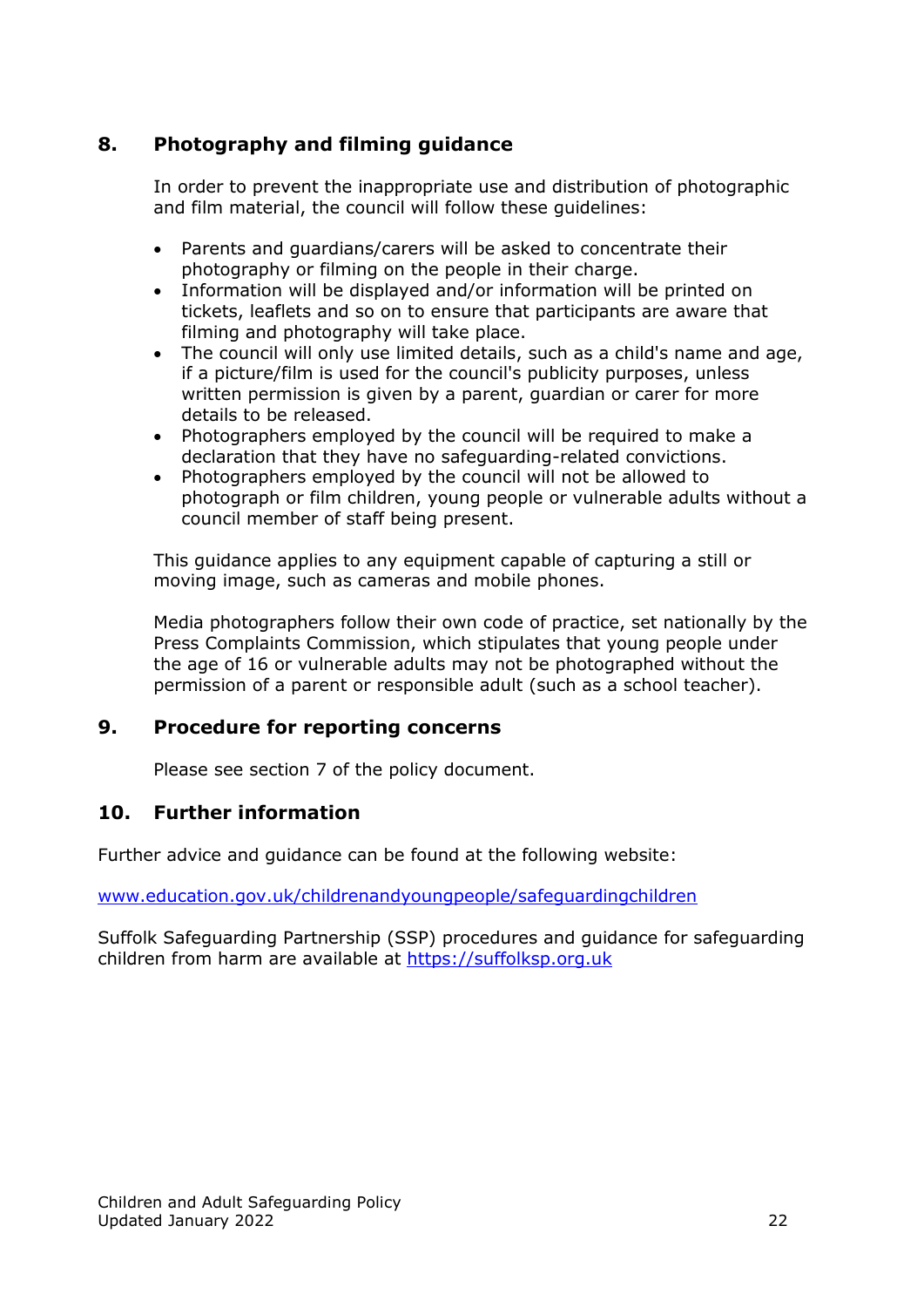# <span id="page-22-1"></span><span id="page-22-0"></span>**Appendix 1 Events information form**

If the participant is aged under 18, a parent or guardian must complete this form.

| Name of<br>participant(s)      |                  |  |
|--------------------------------|------------------|--|
| Date of birth<br>(if under 18) |                  |  |
| Contact telephone<br>number    |                  |  |
| Address                        |                  |  |
| Emergency contact              | Telephone number |  |

Please delete as appropriate:

- I agree to taking part in the activities.
- I agree to being photographed by the media or West Suffolk Council approved photographers for publicity purposes. Please complete the West Suffolk Council Photography and Film Consent Form:

<http://westsuffolkintranet/howto/corporate/publicity.cfm>

- I have no special medical/dietary/cultural needs.
- I have the following dietary/medical/cultural needs, including **any** disability or behaviour that may require extra supervision or specialist medical knowledge (please complete the box below):

Details:

 I authorise the supervising staff to allow me to take any medication specified on this form, call a registered medical practitioner to prescribe treatment or medication if required and administer emergency first aid treatment as necessary*.*

Please note: any participant with any disability or behaviour which may require extra supervision or specialist medical knowledge will have to be accompanied by an adult at all times during all events. We may ask for further details with regard to some medical needs or behaviour management. This is to ensure that all participants can enjoy our activities as safely as possible.